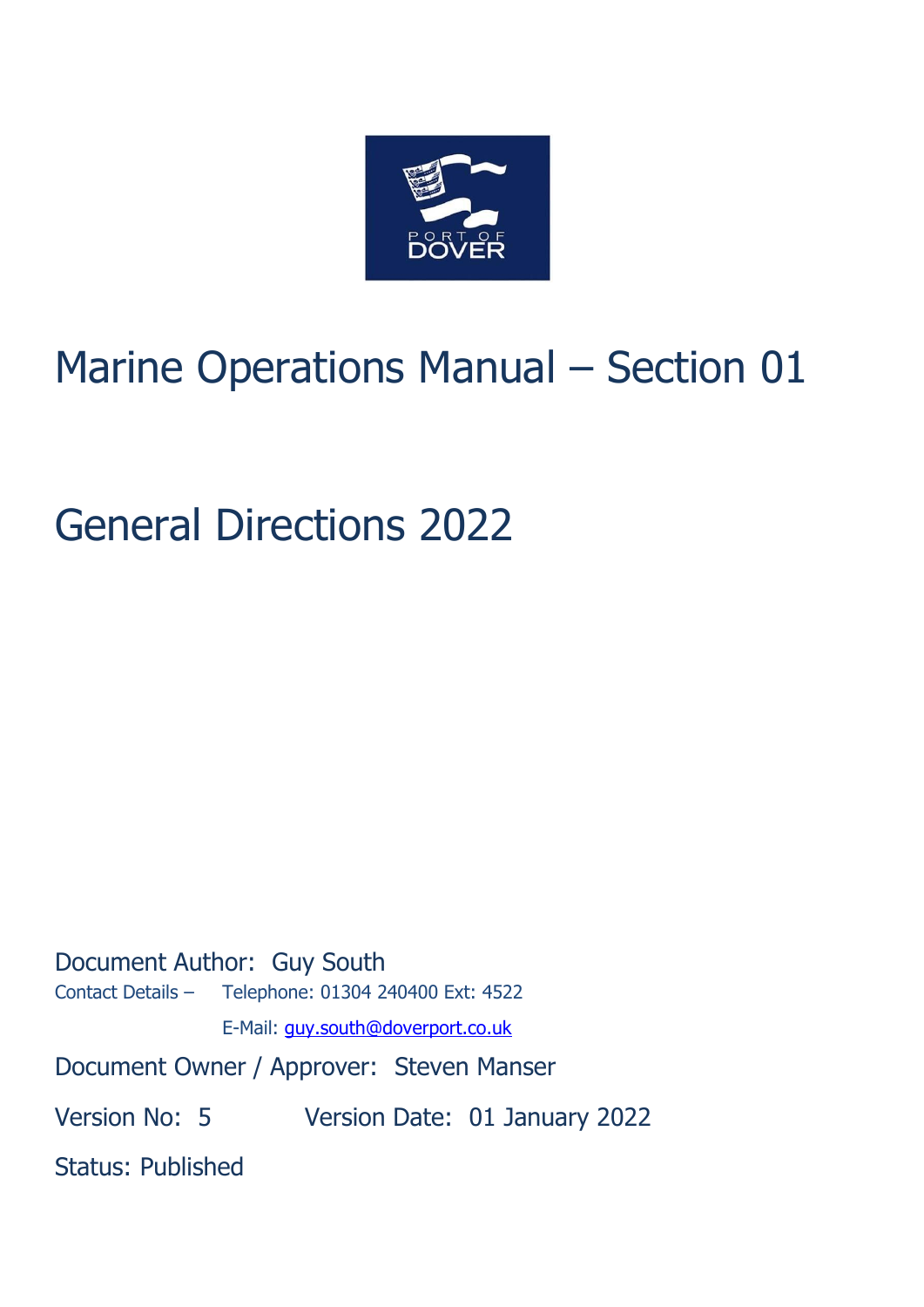

# Contents

| 1.             |                                                                                       |  |
|----------------|---------------------------------------------------------------------------------------|--|
| 2.             |                                                                                       |  |
| 3.             |                                                                                       |  |
| За.            | In the following General Directions, unless the content otherwise requires:  4        |  |
| 3 <sub>b</sub> |                                                                                       |  |
| 4.             |                                                                                       |  |
| 4a.            |                                                                                       |  |
| 4 <b>b</b> .   |                                                                                       |  |
| 4c.            |                                                                                       |  |
| 4d.            |                                                                                       |  |
| 4e.            |                                                                                       |  |
| 4f.            |                                                                                       |  |
| 4g.            |                                                                                       |  |
| 4h.            |                                                                                       |  |
| 4i.            |                                                                                       |  |
| 4j.            |                                                                                       |  |
| 4k.            |                                                                                       |  |
| 4I.            |                                                                                       |  |
| 4m.            |                                                                                       |  |
| 4n.            |                                                                                       |  |
| 4o.            |                                                                                       |  |
| 5.             |                                                                                       |  |
| <b>5a.</b>     |                                                                                       |  |
| <b>5b.</b>     |                                                                                       |  |
| <b>5с.</b>     | Speed restriction in the Wick Channel from Inner Harbour to Tidal Basin and Marina 15 |  |
| 5d.            |                                                                                       |  |
| 6.             |                                                                                       |  |
| 6a.            |                                                                                       |  |
| 6 <b>b</b> .   |                                                                                       |  |
| 6с.            |                                                                                       |  |
| 6d.            |                                                                                       |  |
| <b>6e.</b>     |                                                                                       |  |
| 7.             |                                                                                       |  |
|                |                                                                                       |  |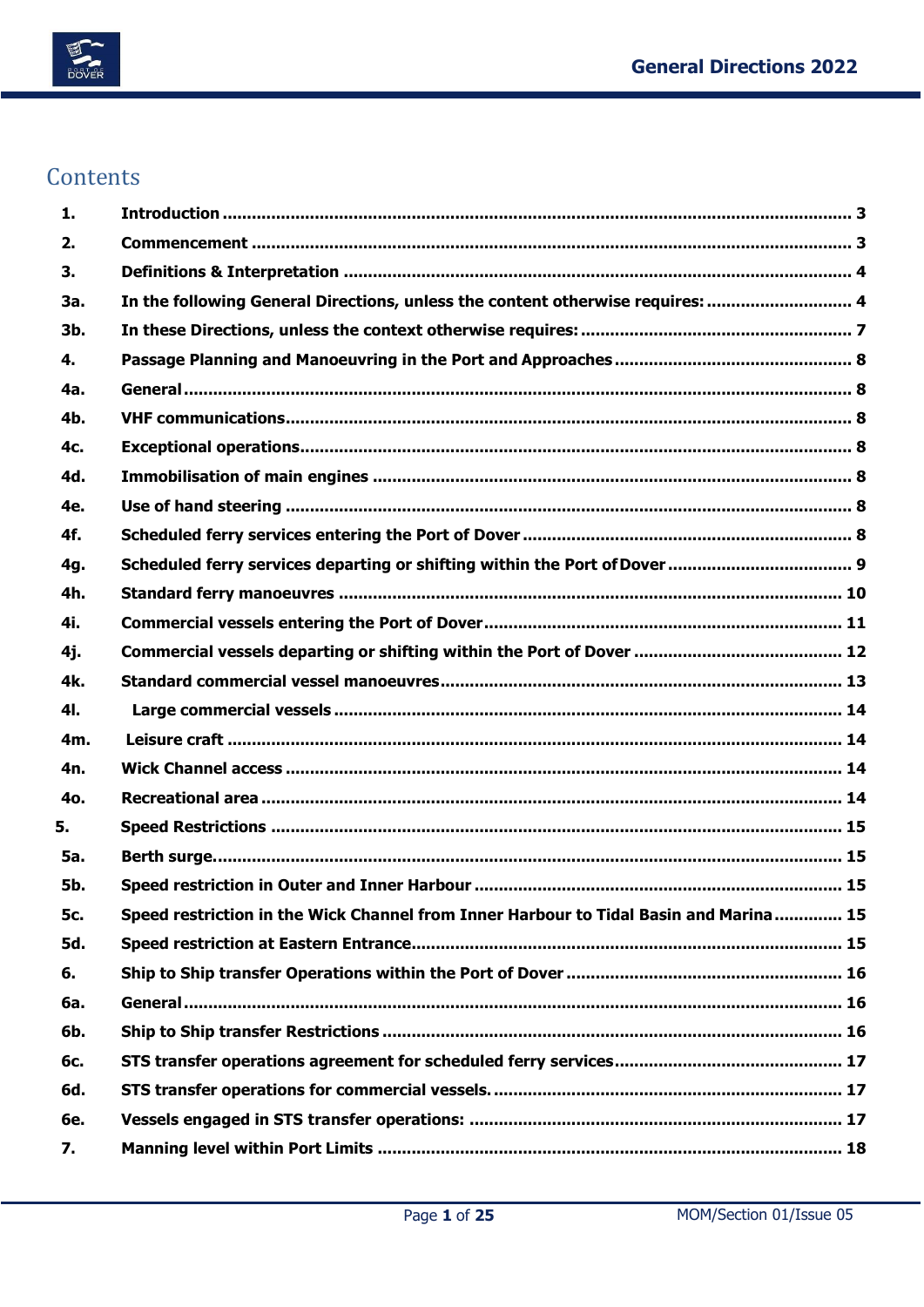

| 7a.        |  |
|------------|--|
| <b>7b.</b> |  |
| 7c.        |  |
| 8.         |  |
| 8a.        |  |
| 8b.        |  |
| i.         |  |
| ii.        |  |
| 8c.        |  |
| 8d.        |  |
| 8e.        |  |
| 8f.        |  |
| 8g.        |  |
| 9.         |  |
| 9a.        |  |
| 9b.        |  |
| 9c.        |  |
| 9d.        |  |
| 9e.        |  |
| 9f.        |  |
| 9g.        |  |
| 10.        |  |
| 10a.       |  |
| 10b.       |  |
| 10c.       |  |
| 10d.       |  |
| 10e.       |  |
| 10f.       |  |
| 10g.       |  |
|            |  |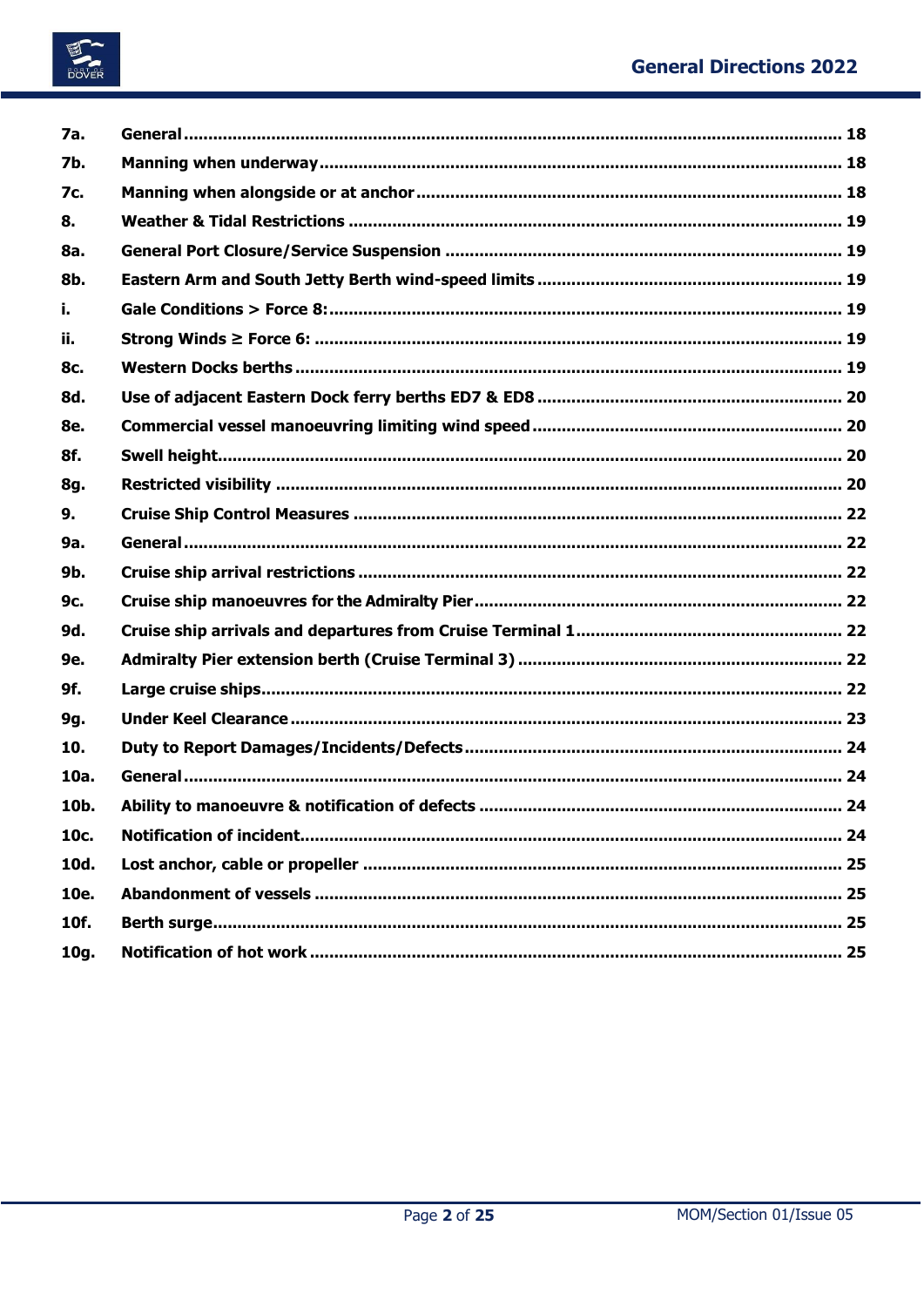

# <span id="page-3-0"></span>**1. Introduction**

The Dover Harbour Board in exercise of its powers through the Harbour Master pursuant to article 26(2) of the Dover Harbour Revision Order 2006 and as the Competent Harbour Authority (CHA) under the Pilotage Act 1987 hereby gives the following General Directions to vessels in and approaching the Port of Dover.

In order to maintain and enhance the safety of navigation within the Harbour and its approaches it is important that Masters are aware of current Byelaws, Pilotage Directions and Local Notice to Mariners.

By complying with these General Directions Mariners will contribute towards protecting the environment by reducing the likelihood of Marine Incidents which may lead to pollution of harbour waters.

These General Directions are to be construed in conjunction with:

- a. the Harbour Bye-laws 1953;
- b. the Dover Harbour Board (Control of Houseboats) Bye-laws 1966;
- c. the Dover Harbour (Amendment) Bye-laws 1982;
- d. any Special Directions given by a Harbour Master under article 26 (3) of the Dover Harbour Revision Order 2006;
- e. Local Notice to Mariners.

It is the duty of the Master of a vessel to which a General Direction applies to comply with that Direction.

However the giving of a Direction does not diminish or in any other way affect the responsibility of the Master in relation to his Vessel, persons on board, its cargo or any other person or property.

### <span id="page-3-1"></span>**2. Commencement**

These Directions shall come into force on 1 January 2022.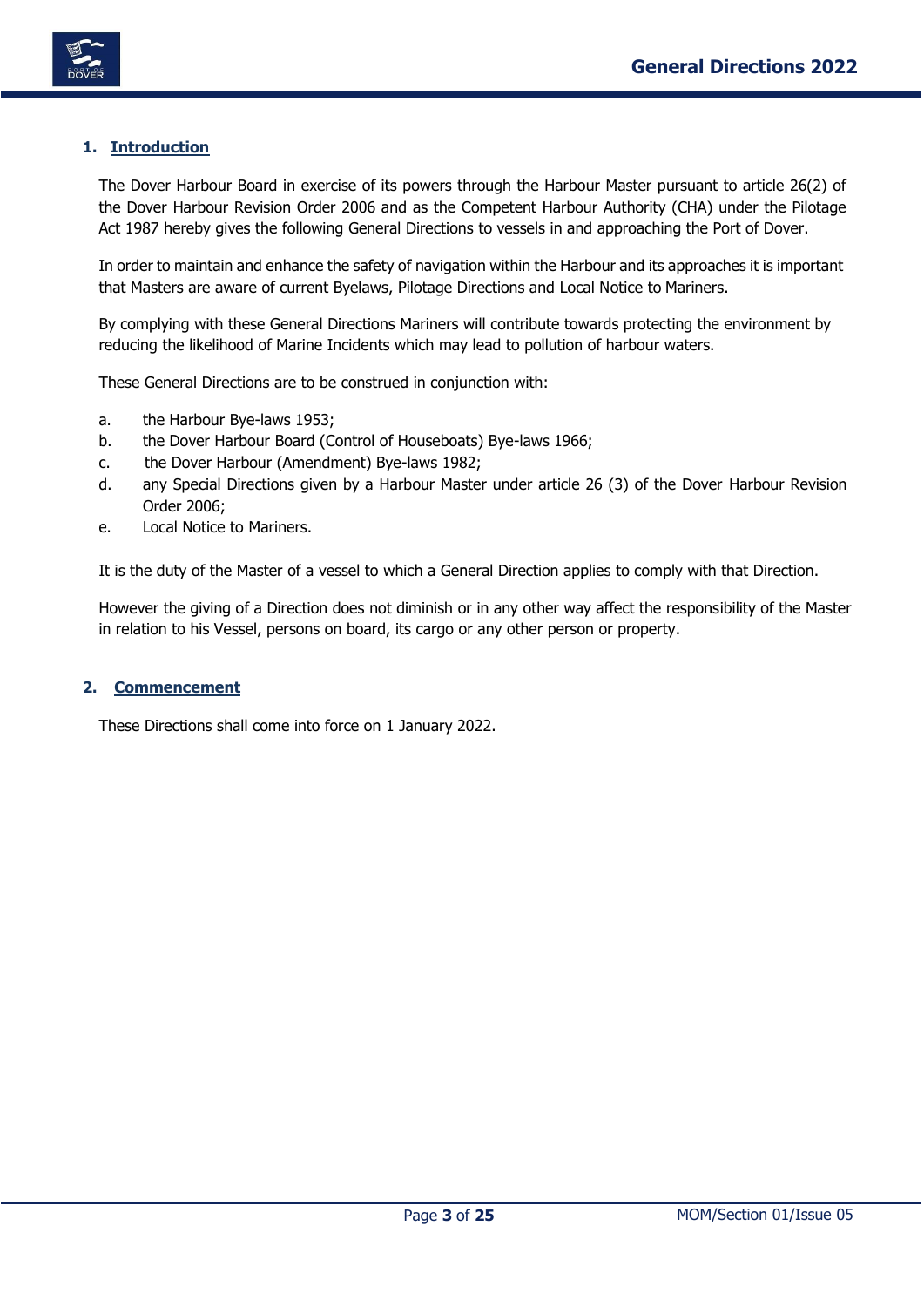

# <span id="page-4-0"></span>**3. Definitions & Interpretation**

- <span id="page-4-1"></span>3a. In the following General Directions, unless the content otherwise requires:
	- 1. '**AIS**' means Automatic Identification System.
	- 2. **BA Chart 1698** means the Admiralty Chart of Dover Harbour as published by the UK Hydrographic Office as revised from time to time.
	- 3. '**Barge**' includes dumb vessels, including but not limited to: barges, lighters, crane barges, engineering barges, pontoons, dredge barges but excludes any power-driven vessels.
	- 4. '**Berthed**' when used in relation to a vessel means secured to a wharf, pier, quay, pontoon, jetty, or dolphin.
	- 5. '**Berthing Assistance**' means the provision of manoeuvring advice and local knowledge during berthing or un-berthing operations.
	- 6. **'Berth Surge'** means the sudden, unplanned and uncontrolled movement of a vessel along the berth face.
	- 7. '**The Board**' means the Dover Harbour Board.
	- 8. '**Bunker Vessel**' means any vessel, normally navigating within Dover Harbour Board's area of jurisdiction, used for the storage, transportation or delivery of oil products to vessels or facilities in the Harbour.
	- 9. '**The Collision Regulations**' means the International Regulations for the Prevention of Collision at Sea 1972 as amended and scheduled to the Merchant Shipping (Distress Signals and Prevention of Collision) Regulations 1996 as amended.
	- 10. '**Commercial Vessel**' means any vessel which is not a ferry, pleasure vessel or charter yacht under 20m LOA. For these Directions, such vessels include warships, and vessels in the long term service of HM Customs & Excise, Border Force and Trinity House.
	- 11. '**Dead Ship**' means a vessel that does not have use of its main engines or other forms of propulsion.
	- 12. '**Hampered Vessel'** means a vessel which is hampered in the nature of her activities. This could include, but not limited to, a dead ship, a vessel with an unreliable main engine (other than an engine that has been taken out for routine maintenance and which has been declared to Port Control), a vessel with a navigational deficiency, any serious defect or any other situation where the vessel presents additional risk during navigation."
	- 13. '**ETA**' means a vessel's Estimated Time of Arrival at the pilotage boarding area.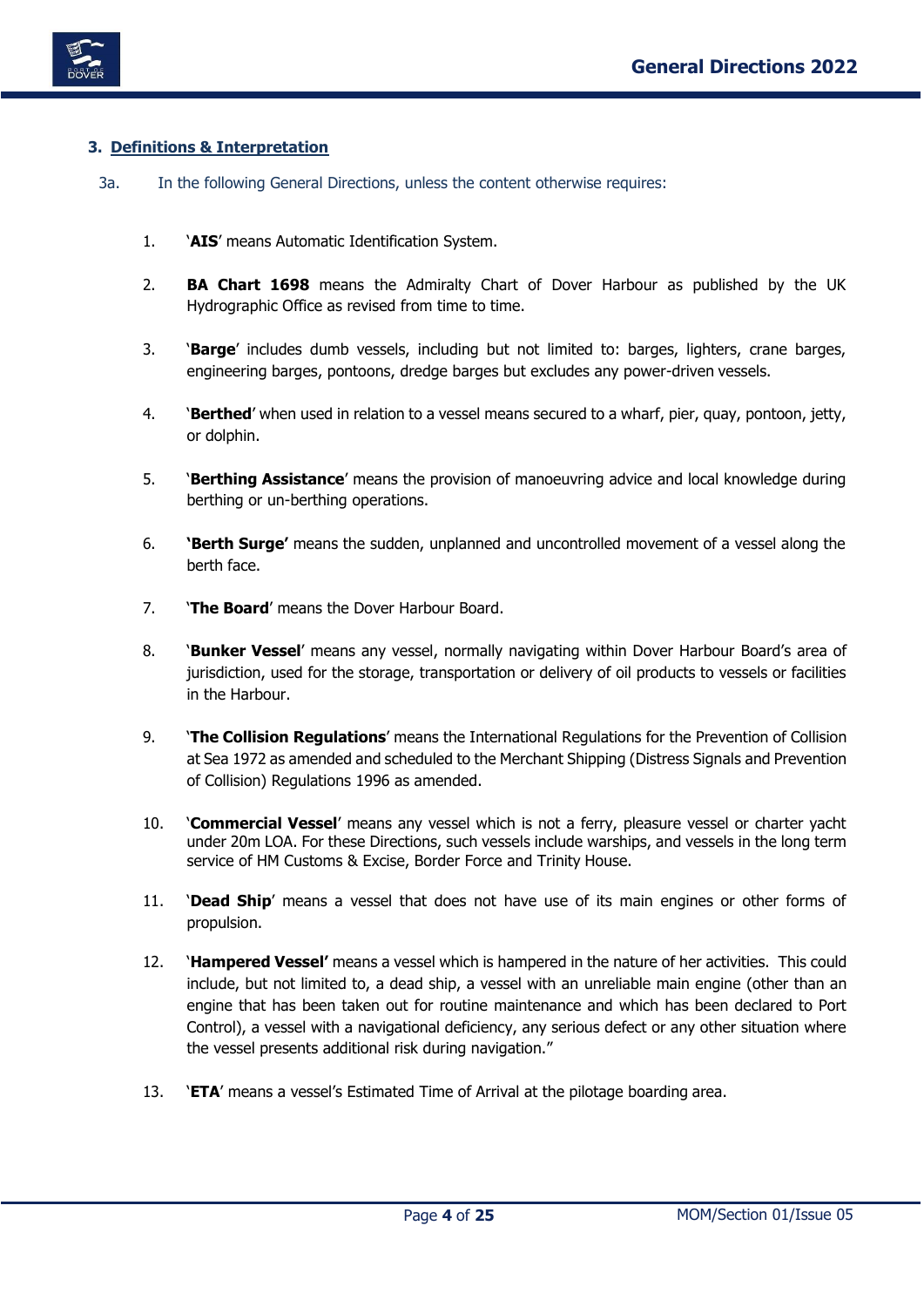

- 14. '**Exclusion Zone**' means any area within the jurisdiction of Dover Harbour, defined by the Harbour Master as being closed temporarily to general navigation for the purposes of navigational safety or emergency response.
- 15. '**Gross Tonnage**' in relation to a vessel means the tonnage as ascertained in accordance with the International Convention of Tonnage Measurement of Ships 1969 and the Merchant Shipping (Tonnage) Regulations 1997 as amended, and where in accordance with those regulations, alternative tonnages are assigned to a vessel, the Gross Tonnage of the vessel shall, for the purposes of these Directions, be taken to be the larger of those tonnages.
- 16. '**Harbour Master**' means a person appointed by the Dover Harbour Board to be a Harbour Master pursuant to section 37(1) of the Dover Harbour Consolidation Act 1954, and includes the Deputies and Assistants of a person so appointed and Officers authorised to discharge the Harbour Master's duties through Port of Dover VTS, 'Dover Port Control'.
- 17. '**The Harbour**' means Dover Harbour, as more particularly described in Section 4 of the Dover Harbour Consolidation Act 1954.
- 18. '**Harbour limits**' means area within which the powers of the Harbour Master may be exercised and, in accordance with the Dover Harbour Revision Order 1978, comprises the Harbour and the sea within a distance of one international nautical mile from the seaward limits of the Harbour.
- 19. '**HW**' means High Water in relation to tidal information.
- 20. '**Knot**' means one nautical mile per hour which is equal to an International measure of 1852 metres per hour.
- 21. '**Length Overall**' or '**LOA**' means the maximum length of a vessel, including overhanging structure, cargo or equipment, and if a tug and tow, the combination of the tug and the object(s) towed, including the length of the towing medium deployed whilst navigating within the Pilotage Area.
- 22. '**Master**' when used in relation to any vessel, means any person having the command, charge or management of the vessel for the time being whether lawfully or not lawfully.
- 23. '**Moored**', when in relation to a vessel, means a vessel:
	- i. Secured to a mooring buoy or chain either ahead or astern or both at a recognised mooring approved by the Harbour Master; or
	- ii. Secured alongside any vessel so secured; or
	- iii. Secured either ahead or astern by anchors in a position approved by the Harbour Master.
- 24. '**Navigable Channel**' means a regular course or track of shipping.
- 25. '**Local Notice to Mariners**' means Local Notice to Mariners issued by Dover Harbour Board, and taking the form of either Directions or advice concerning navigational safety within the Port.
- 26. '**Passenger Vessel**' has the same meaning as defined in the Merchant Shipping (Survey and Certification) Regulations 2015.
- 27. '**PEC**' means Pilotage Exemption Certificate granted under section 8 of the Pilotage Act 1987.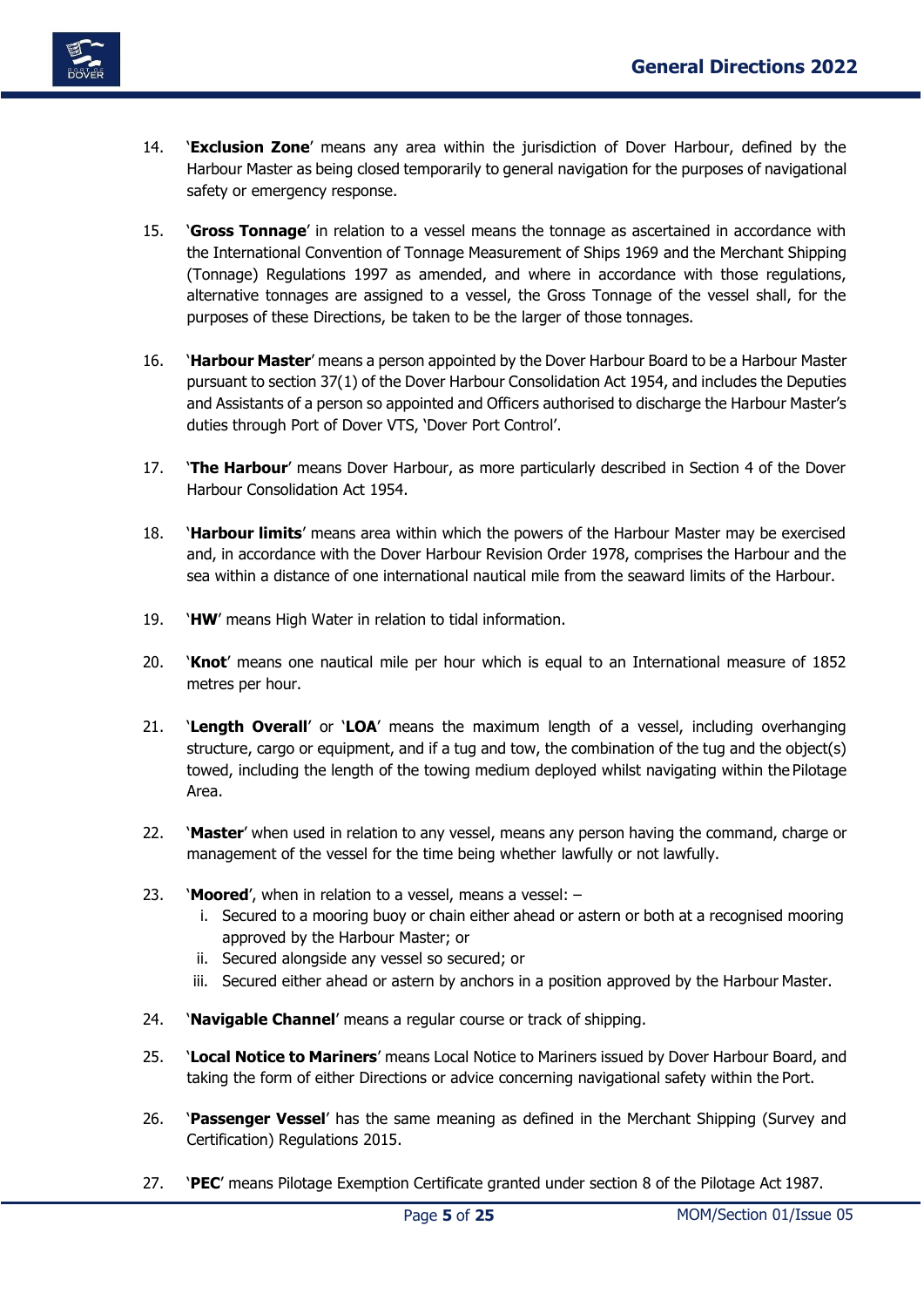

- 28. '**Permission to Proceed**' means authorisation by a Harbour Master or his Deputy, Assistant or VTS Officer to navigate as proposed by a vessel.
- 29. '**Pilotage Area**' means the area of compulsory pilotage as specified in the relevant Pilotage Direction for the Port of Dover.
- 30. **'Point Zulu'** means the VTS reporting point when 3.0 nautical miles off the entrance.
- 31. **'Point Echo'** means the VTS reporting point when 35 minutes off the entrance the vessel wishes to use.
- 32. '**Port Control**' means the designated Vessel Traffic Service (VTS), operated by Dover Harbour Board.
- 33. '**Port of Dover**' means Dover Harbour and has the meaning assigned to it by Section 4 of the Dover Harbour Consolidation Act 1954.
- 34. '**Port Passage Plan**' means a systematic and recorded navigational plan for entry to, transit of, or departure from the Port of Dover in accordance with the guidelines contained in the appropriate SOLAS regulation or any similar flag state administration notice issued pursuant to the associated IMO conventions on Standards of Training, Certification and Watch keeping for Seafarers (STCW).
- 35. '**Quay**' means any quay, wharf, jetty, dolphin, landing stage or other structure used for berthing or mooring vessels and includes any pier, bridge, roadway or footway immediately adjacent and affording access thereto.
- 36. '**Reporting Vessel**' means every vessel which is required by these Directions to report its position, intentions or movements.
- 37. '**SOLAS**' means the International Convention for the Safety of Life at Sea.
- 38. '**Special Direction**' means a Direction authorised by Section 26 of the Dover Harbour Revision Order 2006.
- 39. '**Speed Restriction**' means any speed limits imposed by the Harbour Master for the protection of Port users and/or Port infrastructure consistent with safe navigation.
- 40. '**Seagoing Vessel**' means any vessel or craft designed or adopted for navigation at sea.
- 41. '**Ship to Ship Transfer**' means the transfer of oils, fuel or lubricants between vessels including bunkering by 'Bunker Vessels' and road tankers, and also cargo consolidation operations.
- 42. '**Small Vessel**' means any vessel of less than 20m length overall.
- 43. '**Top Line**' means that all link spans are clear, a mooring party is in attendance, and permission for immediate departure is requested from Port Control.
- 44. '**Underway**' means that a vessel is not at anchor, made fast to the shore, or aground.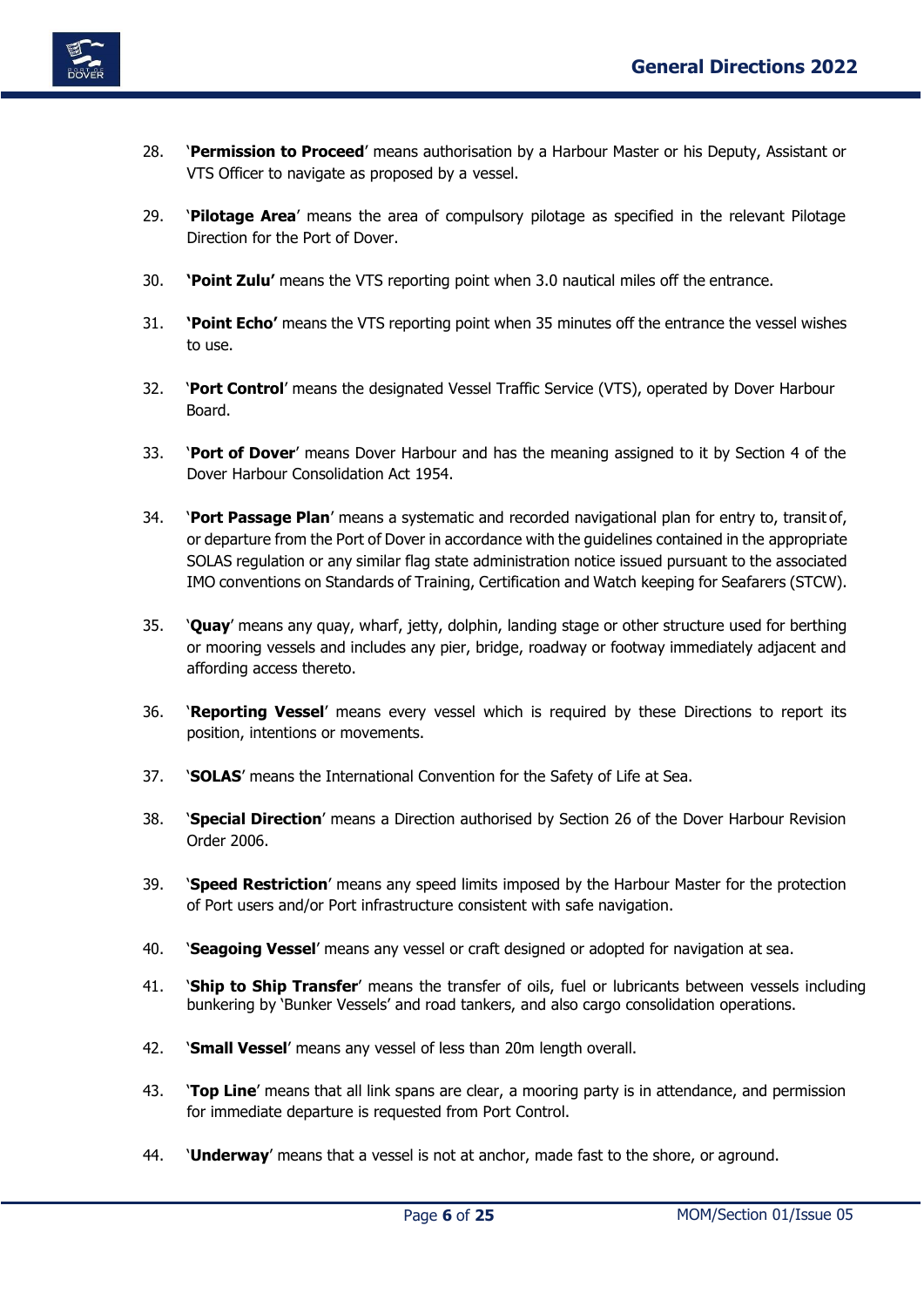

'**Vessel**' includes any vessel, ship, lighter, keel, barge, boat, raft, pontoon, and craft of any kind, however navigated, propelled or moved, and any hovercraft and any hydrofoil vessel and any sea plane on the surface of the water and for the purposes of this present definition a "hydrofoil vessel" means a vessel however propelled designed to be supported on foils.

- 45. '**VTS**' means the Port of Dover Vessel Traffic Services, (Dover Port Control), at the Port of Dover.
- 46. '**VTS Instructions, Information and Advice**' means any message sent by Dover VTS (Dover Port Control), to any vessel in respect of approach, entrance, transit, manoeuvre or departure to, from or within Dover Harbour.
- 47. '**15 minutes**' means that the vessel is expected to depart the berth in 15 minutes' time and a departure slot is requested from Port Control.
- 48. '**5 minutes**' means that the vessel is completing loading operations and preparing to depart the berth in 5 minutes.
- 49. **'Western Docks Berth 4'** means the newly built berth on the east side of Prince of Wales Pier.
- 50. **'Western Docks Berth 5'** means the newly built berth on the North West side of the Inner Harbour.
- 51. **'Wick Channel'** means the narrow channel connecting the Tidal Basin to the Inner Harbour. (Formerly known as 'North and South Channel).

### <span id="page-7-0"></span>**3b. In these Directions, unless the context otherwise requires:**

- 1. The Directions Headings form part of and affect the construction and interpretation of the Directions.
- 2. Unless stated otherwise in a particular Direction, all Directions shall be deemed to apply to all vessels, to the whole of the Dover Harbour area of jurisdiction and at all times, and a Direction addressed to a Master shall be deemed to apply to the vessel of which he/she is the Master.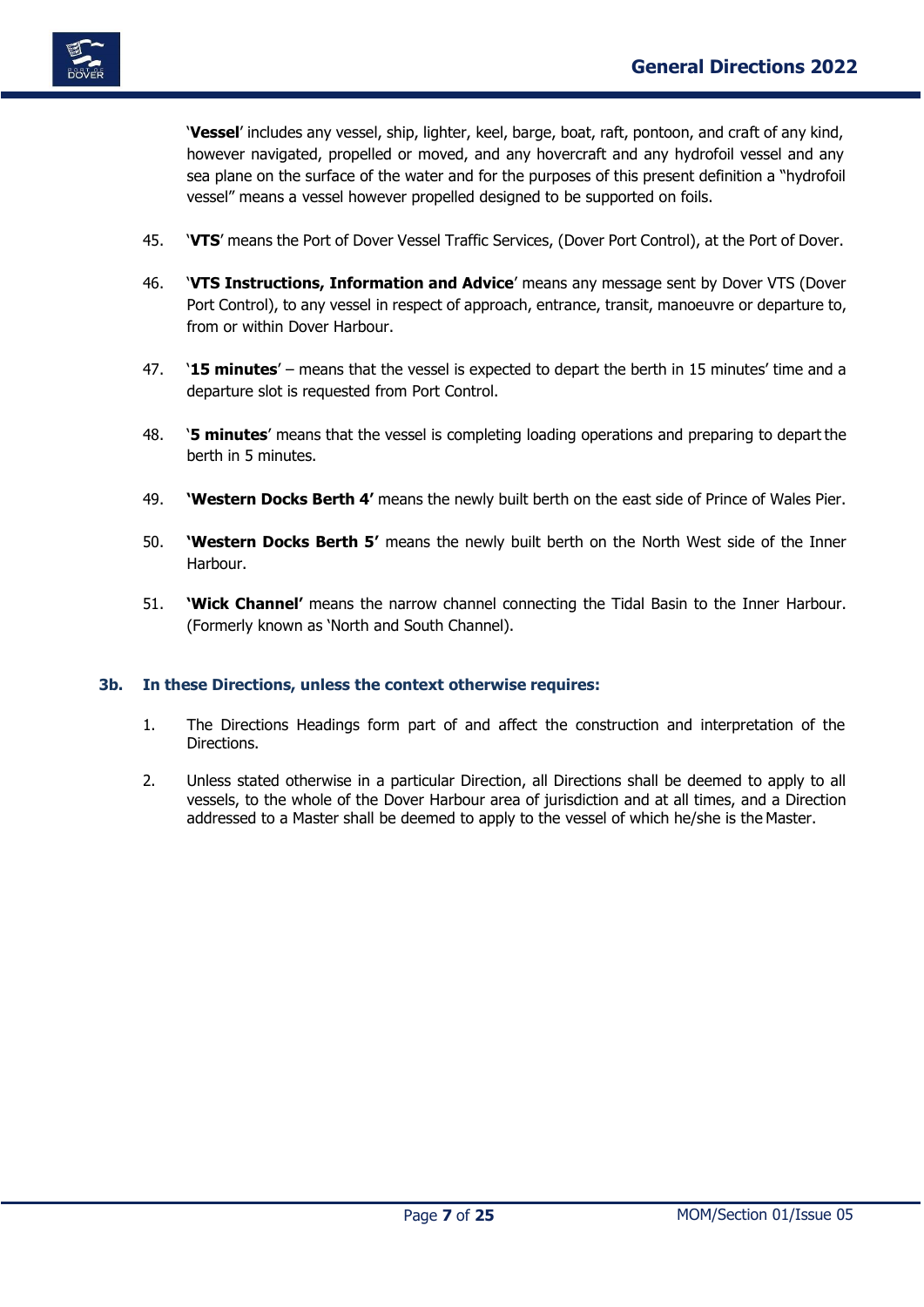

# <span id="page-8-0"></span>**4. Passage Planning and Manoeuvring in the Port and Approaches**

# <span id="page-8-1"></span>**4a. General**

This Direction applies to every vessel which proposes to navigate any part of the Port of Dover and its approaches whether for the purposes of entering, departing or shifting within the Harbour. The Direction applies on the approaches to the Port from the time of reporting to Port Control at 'Point Zulu'.

# <span id="page-8-2"></span>**4b. VHF communications**

With the need at times for multiple ferry movements within the Harbour, Masters and Pilots are reminded of the necessity for accurate information and clear VHF communication to Port Control and other vessels at all times. All communications with Port Control shall be on the primary channel, VHF Ch.74. For ferries working tugs the primary channel is VHF Ch.71 and secondary VHF Ch.69. For Pilots working tugs with commercial vessels the primary channel is VHF Ch.69 and secondary channel VHF Ch.71.

# <span id="page-8-3"></span>**4c. Exceptional operations**

A vessel engaged in any operation or subject to exceptional circumstances that could navigationally affect another vessel manoeuvring in the vicinity, shall maintain a listening watch for Port movements and contact Port Control if the Master believes insufficient information has been passed by Port Control to any other vessel. This includes any abnormal operation such as an anchor being left deployed, bunkering operations, lifeboat or rescue boat recovery, divers working on the vessel or any operation that could affect another vessel's manoeuvring.

### <span id="page-8-4"></span>**4d. Immobilisation of main engines**

- 1. No vessel shall be immobilised without permission of the Harbour Master.
- 2. No vessel shall be immobilised for a period longer than that which the weather can be accurately forecast.
- 3. A vessel that is dead ship shall not be moved from its berth in winds exceeding force 5. If such a vessel is moved with tug assistance, then the vessel must also employ the services of a Dover Pilot, who is experienced in such manoeuvres.

## <span id="page-8-5"></span>**4e. Use of hand steering**

All vessels underway within the Pilotage Area shall have the manual mode of steering engaged at all times. In addition, every vessel shall have in operation a competent helmsman responsible for operating the vessel steering whilst underway within the Pilotage Area.

### <span id="page-8-6"></span>**4f. Scheduled ferry services entering the Port of Dover**

1. Every ferry shall as far as practicable give 35 minutes notice of arrival at the entrance to the Port; this time based reporting point is known as 'Point Echo'. Port Control will then acknowledge and issue a priority slot time for the Eastern Entrance. Vessels are to manage their speed to achieve their allocated arrival time within  $+/- 2$  minutes. If for any reason the arrival time will not be met then the inbound vessel is to call Port Control with a revised ETA. Port Control will then issue a new slot time, taking into account other allocated movements.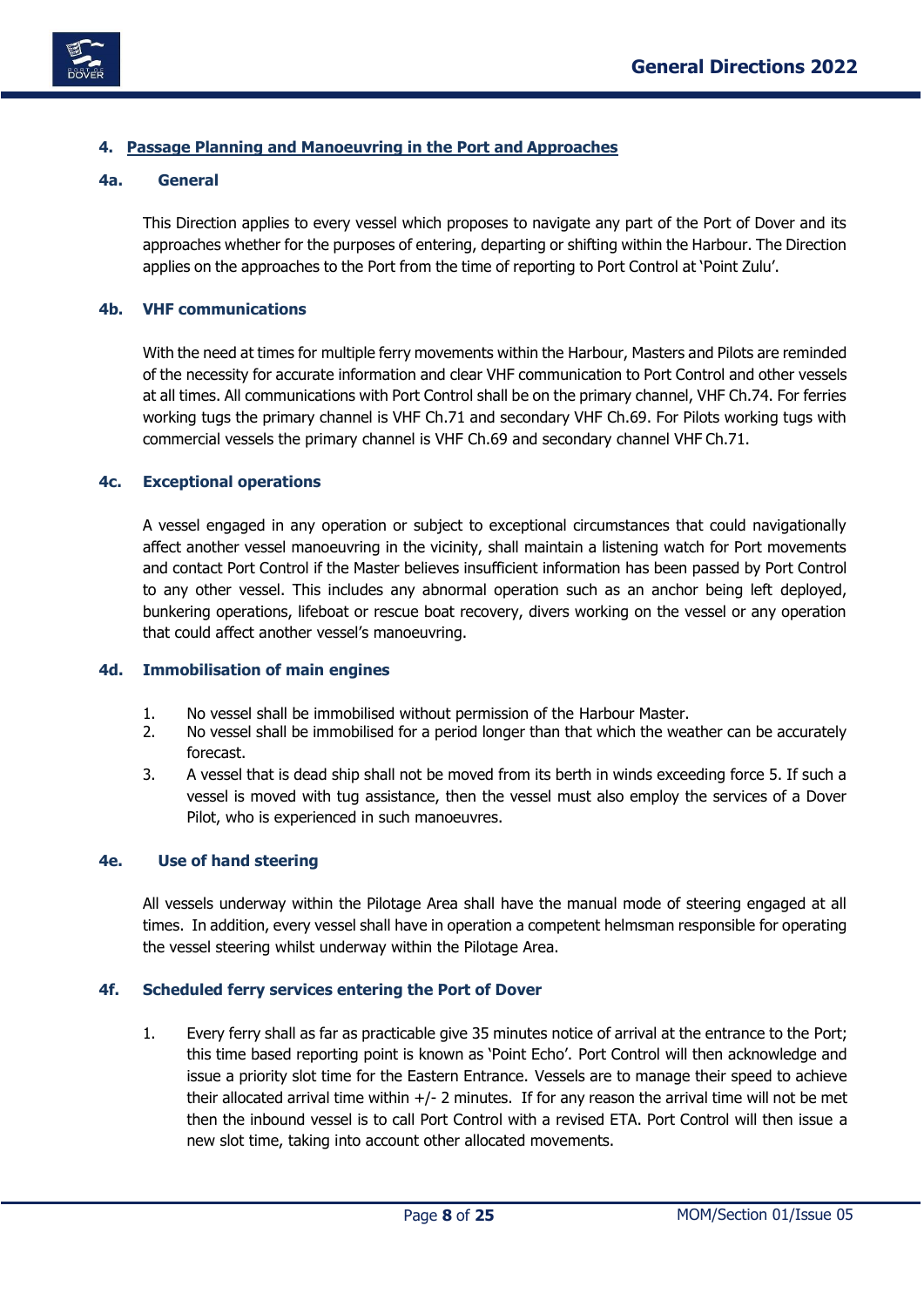

- 2. Reporting point 'Point Zulu' is established 3.0 nautical miles from the entrance the vessel wishes to use. Vessels will report at 'Point Zulu' for traffic information, confirmation of entry and berth allocation. If multiple movements are occurring then a vessel may be cleared to close to one nautical mile prior to receiving positive clearance to enter the Port. When multiple vessels are reporting similar ETAs, Port Control will manage the priority of movements based on schedule, berth allocation and intended manoeuvre.
- 3. Every ferry on arrival at 'Point Zulu' shall make VHF contact with Dover Port Control and supply the PEC number of the Master/Officer having responsibility for the conduct of the vessel. The vessel will then be directed by Dover Port Control to either close the Port to a safe distance or be given permission to enter the Port.
- 4. When a ferry has been given permission by Dover Port Control to enter the Port, the vessel will be advised of any information that is relevant to a safe entry. In particular this information will consist of other vessel movements, weather and tidal conditions at the entrances, and off the berths. Should there also be a vessel to depart, the inbound vessel should be advised whether the departing vessel will leave the berth, before or after the entry or manoeuvre of their own vessel. The vessel will then agree a passage plan with Dover Port Control. The passage plan shall consist of both the intended manoeuvre and the location within the Harbour in which the manoeuvre will be executed; in addition to whether the anchor is going to be used to assist berthing. When an anchor is used, this must be reported to Port Control with the length of cable deployed.
- 5. Once berthed, a vessel shall confirm whether the anchor is heaved home or remains unrecovered. A vessel whose anchor and cable remains exposed to fouling by other vessels shall monitor Port Control transmissions to other vessels that will be manoeuvring in the area.
- 6. It is recommended that in fair weather a minimum of 3 lines forward and 3 lines aft are deployed and these should be supplemented when conditions deteriorate.
- 7. Ferries which have been given permission to lay-by on a Ro-Ro berth for an "off service" period may be required by Port Control to pull clear of the pads depending on the prevailing wind/swell conditions.

# <span id="page-9-0"></span>**4g. Scheduled ferry services departing or shifting within the Port ofDover**

- 1. Every ferry shall give 15 minutes and then 5 minutes notice of intended departure/shifting to Dover Port Control. When giving 5 minutes notice, the PEC number of the Master/Officer having responsibility for the conduct of the vessel on departure/shifting shall be passed to Dover Port Control. On receipt of the '15 minute' call, Port Control will advise the departing vessel of the ETAs at the Eastern Entrance of inbound vessels.
- 2. When a vessel is ready in all respects to depart the berth, it shall inform Dover Port Control that it is 'Top Line'. When calling 'Top Line' and given permission to depart, vessels must be underway within two minutes. If a vessel is not underway within this time and other movements are likely to be impeded, Port Control may, depending on the circumstances of the case, withdraw permission for that vessel to depart.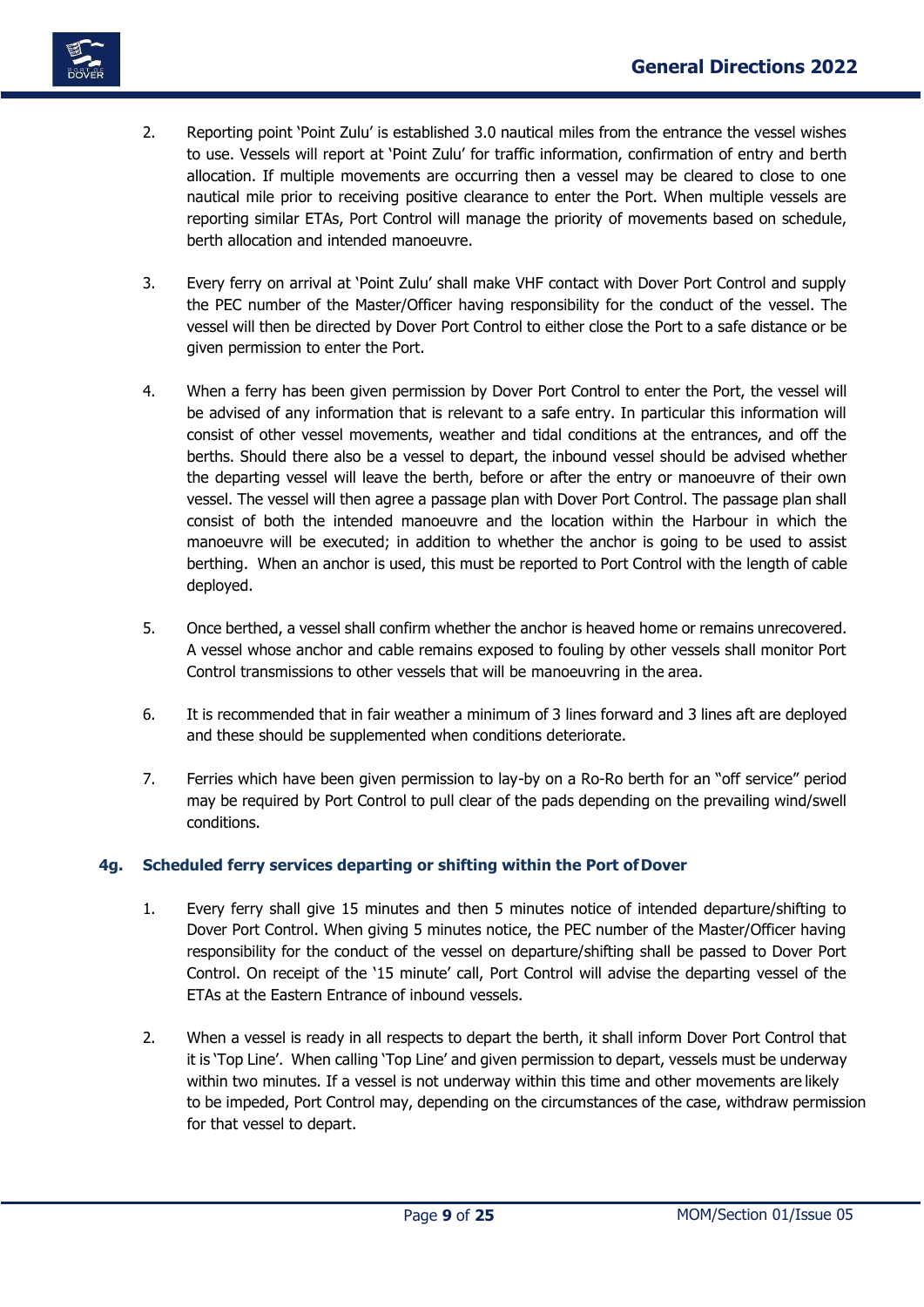

3. Port Control will give permission for the vessel to depart when the way is clear and advise any information that is relevant to a safe departure/shift. In particular this information will consist of other vessel movements, weather and tidal conditions at the entrances and off the berths. Should there also be a vessel to enter, the departing vessel should be advised whether she has permission to depart the berth, before the entry or manoeuvre of the vessel to enter. It is only necessary for the vessel to confirm a departure manoeuvre in the event of any likely deviation from a standard departure or in the event of a shift within the Harbour.

Once underway, vessels must confirm "Underway and whether leaving the berth/holding in the berth, departing via (Eastern/Western)" by VHF Ch.74 to Port Control.

# <span id="page-10-0"></span>**4h. Standard ferry manoeuvres**

- 1. Inward and outward vessels passing within the Port approaches are expected to obey the International Collision Regulations and any variation to these passing arrangements must first be established between the vessels involved. It must always be confirmed on VHF Ch.74 before any vessels pass 'green to green' outside the entrances.
- 2. Port Control should always be advised in advance of any ship handling training taking place in order that other vessels may be made aware. This shall be advised as 'officer under training'. Port Control shall be advised of this training when the PEC number is passed to Port Control.
- 3. When inbound vessels are instructed by Dover Port Control to 'close and wait at one mile' for an outbound vessel to depart, they must not close the Eastern Entrance nearer than one nautical mile until Port Control gives them permission to enter, which would normally take the format of 'when the departing vessel is clear you may enter for the bay or a nominated berth'. On receiving the instruction to enter, the vessel shall normally not get closer than 1 nautical mile from the entrance until the departing vessel has cleared the entrance. There may be occasions that Port Control gives vessels permission to dose within the mile, however vessels shall never get doser than 0.5 nautical miles from the entrance until the departing vessel has cleared the entrance.
- 4. Any inbound vessel following another shall maintain a minimum separation distance of 0.5 nautical miles until it is clear to enter.
- 5. Any outbound vessel following another within the Harbour shall maintain a minimum separation distance of 0.2 nautical miles.
- 6. The intended berthing manoeuvre is to be confirmed when Port Control gives verbal permission to enter. Recognised terms such as 'swing under the knuckle'; 'off the berth through east or west' are acceptable for recording purposes.
- 7. The intended arrival manoeuvre '**off the berth**' means a swing close to the ends of the berths such that there is room for another vessel to manoeuvre in the outer part of the Harbour. To prevent any misunderstanding with another vessel, and to prevent the risk of potential near misses between manoeuvring vessels, if for any reason it is not possible to achieve a swinging position off the berths, Port Control must be informed.
- 8. '**Through East/West**' is defined as the bow heading during any manoeuvre or swing.
- 9. '**In the bay**' is defined as a manoeuvre within the Outer Harbour that has the potential to obstruct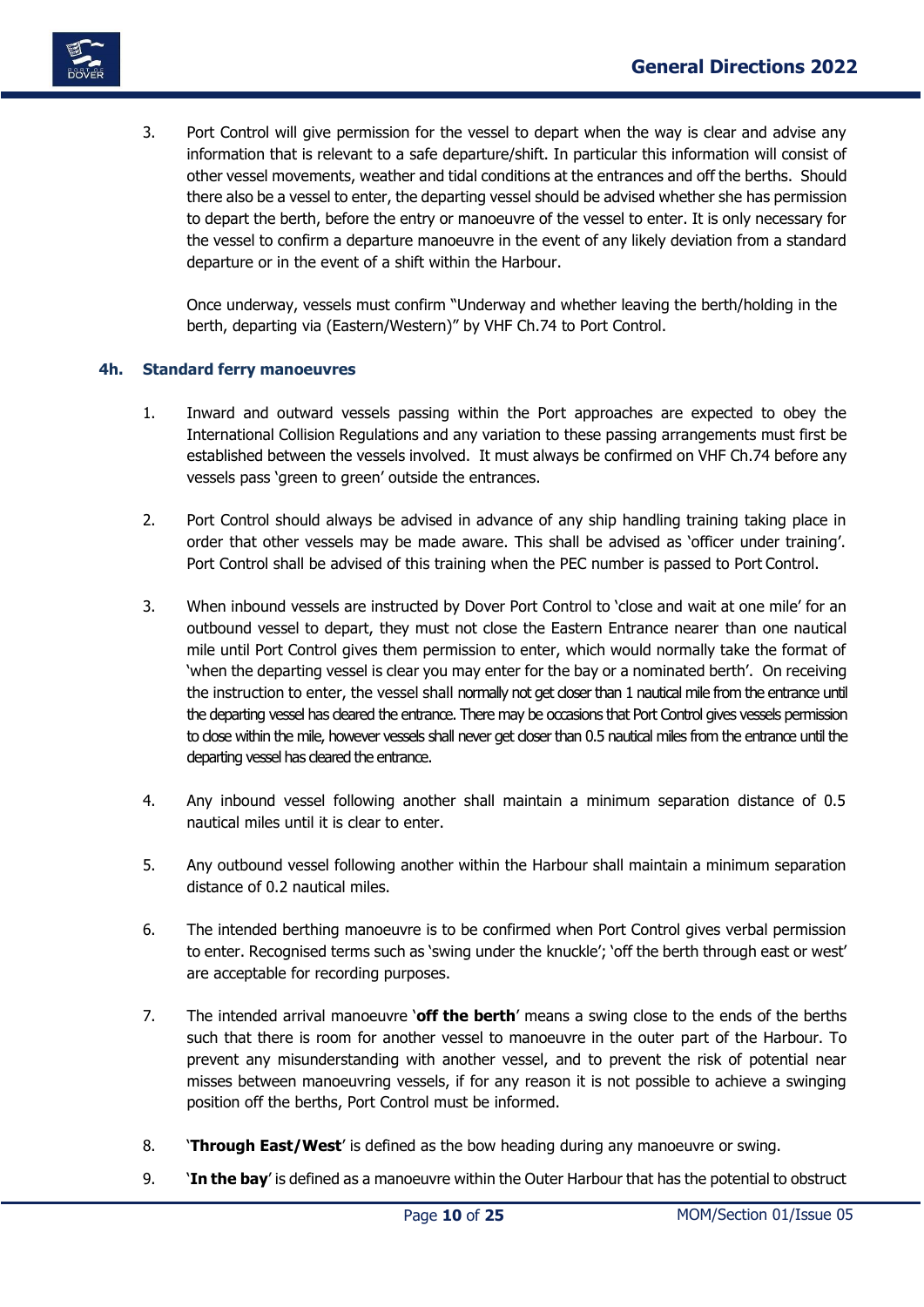

other traffic manoeuvring to or from any ED berth.

- 10. '**In the entrance**' is defined as a swing close inside the Eastern Entrance, such that the entrance is obstructed to other vessels.
- 11. '**Short swing**' means a tight swing close off the ends of the berths, such that upon exiting the swing, the vessel is aligned with the berth heading and the bay is unobstructed for other manoeuvres.
- 12. '**Long swing**' means a swing past a berth where another vessel is arriving to or departing from, allowing sufficient time for the way to be clear before berthing.
- 13. '**Hold your swing**' means a swing that is temporarily held by holding position to allow another vessel to depart before the swing is completed and vessel berthed.
- 14. '**Under the knuckle**' is defined as a position in close vicinity to the Knuckle light, such that the Eastern Entrance is clear for other vessel traffic either on approach, departure, or manoeuvring to or from Eastern Docks ferry berths.
- 15. '**Down the arm**' is defined as entering the Eastern Entrance with a sharp angle of approach so that once inside the Harbour, the vessel is aligned on a northerly heading in line with the Eastern Arm, such that other vessel traffic is free to manoeuvre to and from westerly Eastern Dock berths.
- 16. '**Running up into the bay**' is defined as any departure from a berth where the vessel proceeds to the western part of the bay before turning to port and departing via the Eastern Entrance. Such a manoeuvre is commonly used in adverse weather or restricted visibility.
- 17. '**Southern part of the bay**' is defined as a position south of a line between the Southern Breakwater (FR 2.5s) light and the East Buoy.
- 18. '**Western part of the bay**' is defined as a position west of the East Buoy.
- 19. A minimum separation distance of 15 metres shall be maintained by a manoeuvring vessel from any other moored or berthed vessel at all times.
- 20. Particular caution is necessary in the approach to the entrances and when manoeuvring within the Harbour during the period of the Western and Eastern Entrance jet streams and their after effects.

### <span id="page-11-0"></span>**4i. Commercial vessels entering the Port of Dover**

- 1. Every commercial vessel which proposes to enter the Port of Dover must report to Dover Port Control on VHF channel 74, when at least one hour from the pilot station and provide the following information:
	- i. ETA at pilot station.
	- ii. Confirm that all navigational equipment is in full working order or report any defects that may affect the safe navigation or manoeuvrability of the vessel.
	- iii. Confirm tug requirements.
	- iv. Confirm vessel length overall and maximum draft.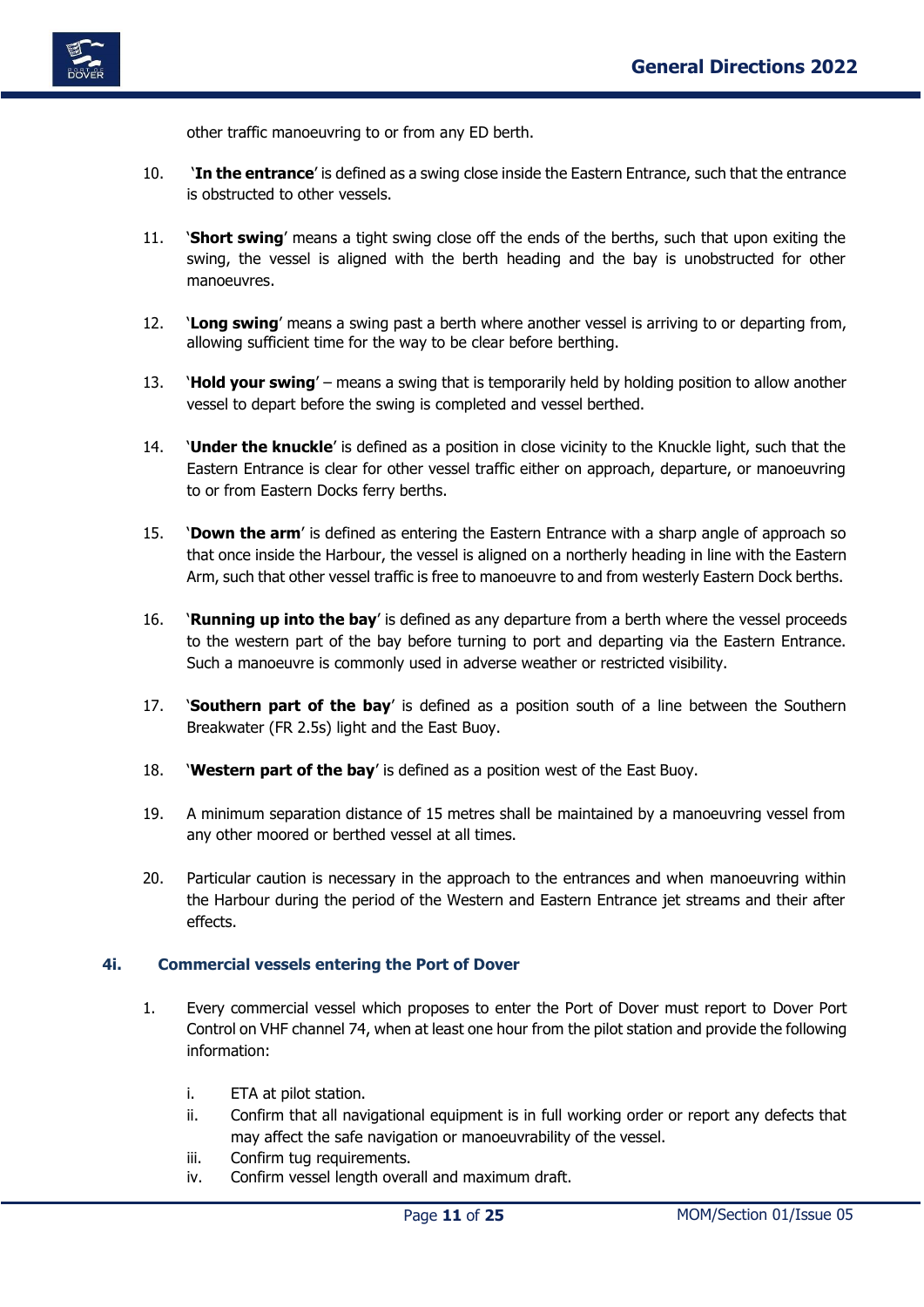

- v. Supply details of any hazardous cargo on board.
- vi. Confirm number of persons on board.
- 2. Small commercial vessels less than 50 metres LOA not subject to compulsory pilotage or commercial vessels with PEC holder aboard are to provide Port Control with a passage plan and/or intended manoeuvre for the berth at one hour off. If there is no suitable passage plan, or the intended manoeuvre is inappropriate, the vessel shall not be granted permission to enter without further employing the services of a Dover Pilot.
- 3. Commercial vessels over 50 metres LOA requiring compulsory pilotage, shall not approach closer to the Port than 3.0 nautical miles before boarding the Pilot unless specifically instructed to do so by Dover Port Control. Such vessels must prepare a suitable passage plan for the intended entry and manoeuvre to the berth prior to arrival at the Pilot Station.
- 4. The Pilot when boarded will discuss the proposed passage plan with the vessel Master and when agreed by both parties, the Pilot will request permission to enter from Dover Port Control (on VHF channel 74). Before permission is given by Port Control, the Pilot must confirm that the passage plan has been agreed with the vessels Master for recording purposes.
- 5. Port Control will give permission to enter when the way is clear and advise of any information that is relevant to a safe entry. In particular this information will consist of other vessel movements, whether permission is for entry to the Outer Harbour only or all the way to the berth, weather and tidal conditions at the entrances and off the berths. The vessel will then agree a passage plan with Dover Port Control (on VHF channel 74). The passage plan shall in the very least consist of the vessel's intended manoeuvre and use of tugs.
- 6. The Pilot shall select either VHF channel 69 or channel 71 for communication with the tugs and confirm the vessel requirements for making the tugs fast, the intended manoeuvre (as previously agreed with Port Control) and the type of assistance required. Port Control should monitor the selected channel but all traffic clearance/information should still be conducted on VHF channel 74.
- 7. A Port tug is to stand-by on station in the Outer Harbour for all cruise ship arrivals where the LOA exceeds 125m. For vessels whose length is less than this the use of the stand-by tug will be at the Pilot's discretion.
- 8. Due to frequent ferry movements, the recommended minimum moorings should consist of three head/stern lines and two springs at each end of the vessel. Additional moorings may be required in adverse weather. When berthing, the first lines ashore unless otherwise advised, should be springs forward and aft. Weighted heaving lines are not permitted.

# <span id="page-12-0"></span>**4j. Commercial vessels departing or shifting within the Port of Dover**

- 1. Every commercial vessel shall give at least one hour's notice to Dover Port Control of its intended departure from the berth on VHF channel 74 and provide the following information.
	- i. ETD from the berth.
	- ii. Confirm that all navigational equipment is in full working order or report any defects that may affect the safe navigation or manoeuvrability of the vessel.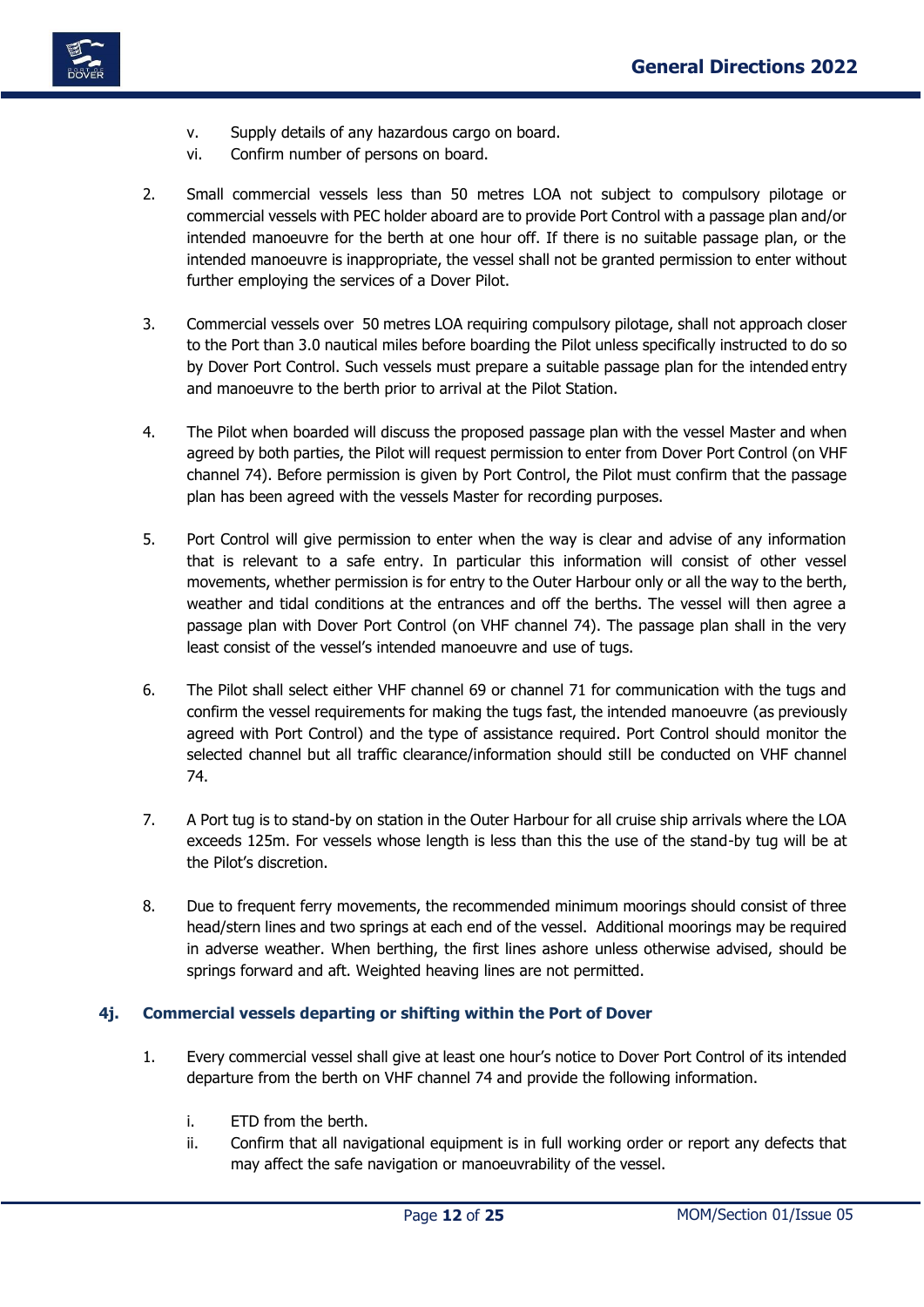

- iii. Confirm tug requirements.
- iv. Supply details of any hazardous cargo on board.
- v. Confirm number of persons on board.
- 2. Small commercial vessels of less than 50 metres LOA not subject to compulsory pilotage or commercial vessels with PEC holder aboard are to provide Port Control with a departure/shift passage plan and or intended departure/shift manoeuvre at one hour before departure. If there is no suitable passage plan, or the intended manoeuvre is inappropriate, the vessel shall not be granted permission to depart or shift without employing the services of a Dover Pilot. Vessels subject to compulsory pilotage are also required to prepare a suitable passage plan for the un-berthing manoeuvre and departure prior to boarding the Pilot.
- 3. The Pilot when boarded will discuss the proposed passage plan with the vessel's Master and when agreed by both parties, the Pilot will request permission to depart/shift from Dover Port Control.
- 4. Port Control will give permission to depart/shift when the way is clear and advise of any information that is relevant to a safe manoeuvre (on VHF channel 74). In particular this information will consist of other vessel movements, weather and tidal conditions. The vessel will then confirm the passage plan with Dover Port Control. The passage plan shall as a minimum consist of the vessel's intended manoeuvre and use of tugs.
- 5. The Pilot shall select either VHF channel 69 or channel 71 for communication with the tugs and confirm the vessel's requirements for making the tugs fast and the intended manoeuvre (as previously agreed with Port Control) and the type of assistance required. Port Control should monitor the selected channel, but all traffic clearance/information should still be conducted on VHF channel 74.

## <span id="page-13-0"></span>**4k. Standard commercial vessel manoeuvres**

- 1. The Pilot will discuss with the Master the proposed manoeuvre for the vessel after boarding. The berthing/un-berthing manoeuvre will depend on the weather, tidal conditions; the vessel's handling characteristics and ferry movements within the Harbour.
- 2. Any vessel whose normal ability to manoeuvre is reduced in any way shall notify Dover Port Control before any arrival or departure.
- 3. In the approaches and manoeuvring areas a minimum under keel clearance of 0.5 metres is recommended. At the berths provided an assessment of likely tidal conditions has been made and with the agreement of the Master this clearance may be reduced.
- 4. Once agreed with the Master, the Pilot will advise Dover Port Control of the intended manoeuvre (on VHF channel 74).
- 5. Particular caution is necessary in the approach to the entrances and when manoeuvring within the Harbour during the 2¾ hour period before high water.
- 6. Vessels exceeding 160 metres LOA should not pass another vessel berth on CT1 or CT2 in wind strengths of Force 7 or more.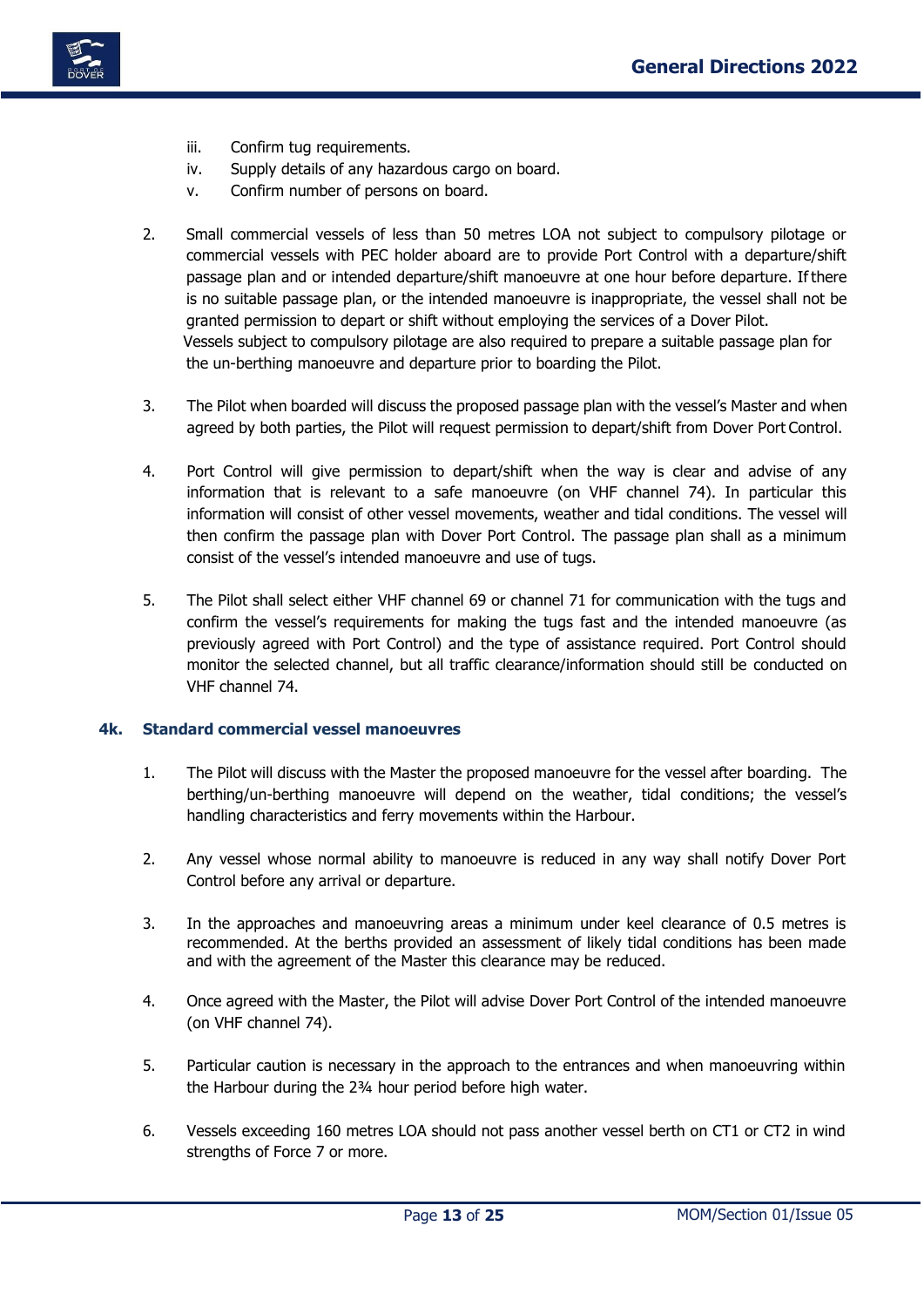

# <span id="page-14-0"></span>**4l. Large commercial vessels**

Commercial vessels exceeding 170 metres LOA are subject to specific individual risk assessments which may result in additional control measures to ensure safe handling.

# <span id="page-14-1"></span>**4m. Leisure craft**

- 1. Leisure craft will be allowed passage through the Harbour when it is safe to do so without impeding the planned manoeuvres of ferry or commercial traffic.
- 2. The visual international traffic signals at both the Eastern and Western Entrance must be complied with without exception.
- 3. For arrivals initially call Dover Port Control on VHF channel 74 when 2.0 nautical miles off the Port and then follow the instructions given. You will normally be required to call again when approximately 200 metres off either entrance to obtain specific permission to enter.
- 4. All vessels entering for the Tidal Basin must obtain permission from Dover Port Control on VHF Ch74 before entering the Wick Channel – the visual international traffic signals at the South entrance to the Wick Channel must be complied with.
- 5. All Inward bound craft should maintain a listening watch on VHF channel 74 until approaching the Marina, when they should change to Dover Marina VHF channel 80 for berthing instructions.
- 6. For departures once underway from the berth and before proceeding from the Tidal Basin or new Marina call Dover Port Control on VHF channel 74 to confirm which Harbour entrance is to be used and await further instructions.
- 7. All vessels departing the Tidal Basin must obtain permission from Dover Port Control on VHF Ch74 before entering the Wick Channel – the visual international traffic signals at the North entrance to the Wick Channel must be complied with.
- 8. All craft fitted with engines are recommended to use them, or have them immediately available, when entering or leaving the Harbour.
- 9. High speed leisure activities involving the use of power craft at high speed, or wind assisted craft at high speed such as kite surfing, are prohibited without prior written approval from the Harbour Master.

### <span id="page-14-2"></span>**4n. Wick Channel access**

All vessels using the Wick Channel must comply with the requirements of paragraphs 4m.4 and 4m.7 above.

### <span id="page-14-3"></span>**4o. Recreational area**

For all craft engaged in recreational activities within the Outer Harbour, the designated area set aside for this purpose must be used at all times. This public area consists of different zones, i.e. Swim Zone, Leisure Zone and many types of small craft operate from the beaches. Caution and a good lookout must be maintained at all times. The Board operates a Leisure Zone Management Policy, which contains full procedures, instructions and information for users of this area of the Harbour.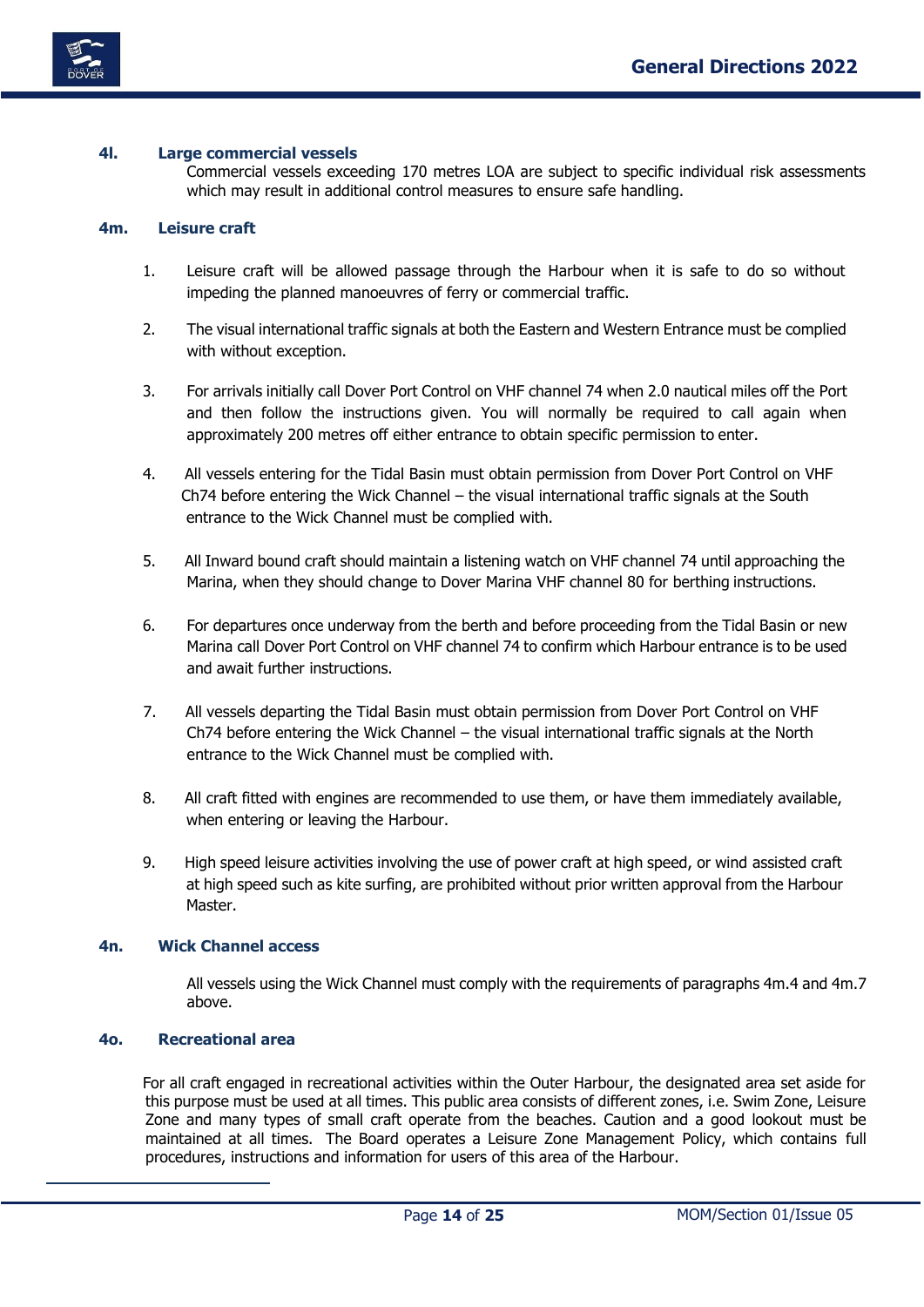

# <span id="page-15-0"></span>**5. Speed Restrictions**

# <span id="page-15-1"></span>**5a. Berth surge.**

- 1. Mariners are reminded of the dangers existing at all times when manoeuvring their vessels at excessive speeds within the Harbour limits producing a surge effect on vessels already berthed or moored.
- 2. Experience indicates that at tidal heights of less than 2 metres above chart datum the possibility of a manoeuvring vessel creating a surge effect is greatly increased. Therefore all vessels manoeuvring within the Harbour during periods of low water should ensure they are aware of the actual tide height. Port Control will advise when the height of tide is less than 2 metres.

# <span id="page-15-2"></span>**5b. Speed restriction in Outer and Inner Harbour**

All vessels are to observe a maximum speed limitation of 8 knots. The approach to and from the public slipway through the designated swimming area is a maximum speed of 4 knots.

# <span id="page-15-3"></span>**5c. Speed restriction in the Wick Channel from Inner Harbour to Tidal Basin and Marina**

All vessels to observe a maximum speed limitation of 4 knots when in the Wick Channel, Tidal Basin and Marina.

### <span id="page-15-4"></span>**5d. Speed restriction at Eastern Entrance**

- 1. At the Eastern Entrance it is recommended that the speed of entry for all vessels, except high speed craft, should not exceed 12 knots. This speed should be rapidly reduced once within the confines of the Harbour.
- 2. During periods of adverse weather and or tidal conditions it may be necessary at the discretion of the Master to maintain a greater speed than 12 knots through the Eastern Entrance. This is permissible to assist the safe conduct of the vessel provided that Dover Port Control has been advised in advance.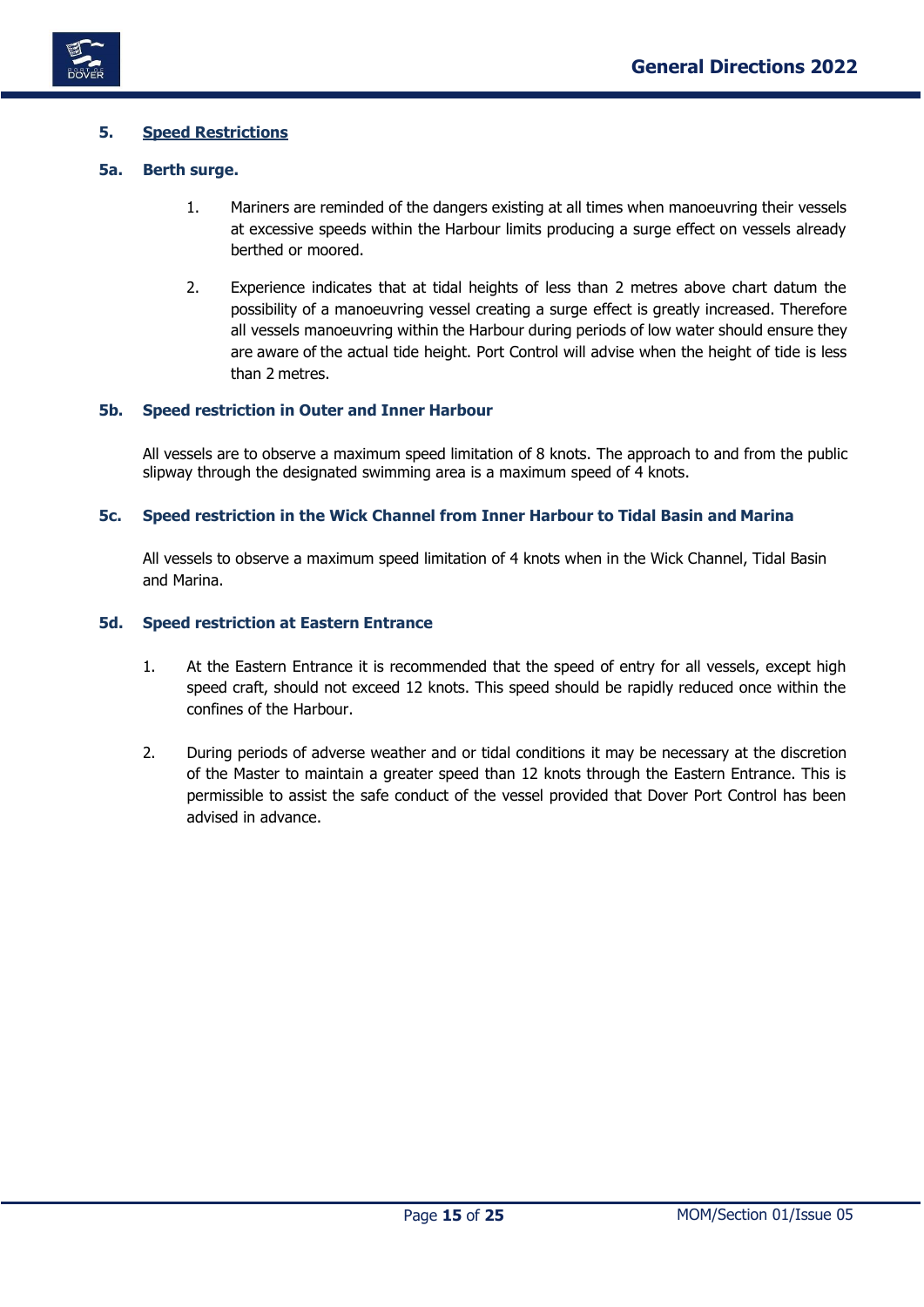



# <span id="page-16-0"></span>**6. Ship to Ship transfer Operations within the Port of Dover**

### <span id="page-16-1"></span>**6a. General**

This Direction applies to any vessel engaged in a Ship-to-Ship (STS) transfer operation that involves the transfer of oil, fuel and/or lubricants to a vessel in the Port of Dover including transfer from a road tanker, with the exception of pleasure vessels of less than 20 metres LOA, provided that such vessels fuel at the approved facility.

# <span id="page-16-2"></span>**6b. Ship to Ship transfer Restrictions**

- 1. Transfer operations are to be conducted in accordance with the IMO Recommendations on the Safe Transport of Dangerous Cargoes and Related Activities in Port Areas, Section 7.1.14 Bunkering and the latest edition of the International Safety Guide for Oil Tankers and Terminals guide (ISGOTT).
- 2. STS transfers shall comply with the Port of Dover Bunkering Code of Practice. This provides guidance for safe STS transfer operations and all ship owners, bunker suppliers and bunker vessel operators whose vessels/road tankers are authorised to carry out STS transfers within the Port of Dover must ensure their employees adhere to the procedures and requirements stipulated in the code during every STS/transfer operation. In order to gain authorisation to undertake a transfer operation within the Port, each prospective bunker vessel will be subject to an operational risk assessment and berthing trial by an authorised Dover Pilot. All resulting control measures shall be put into place by the bunker vessel/Master/Owner before the commencement of STS operations.
- 3. No transfer shall take place at night unless notice has been given in accordance with the requirements of Merchant Shipping Act 1995 Part VI Chapter II 135.
- 4. No hot work shall be carried out by a vessel engaged in transfer operations.
- 5. All bunkering barges in excess of 600 metric tonnes deadweight are required to be of double hull construction.
- 6. Weather restrictions on operations undertaken by bunker barge are agreed by the bunker barge operators and the Harbour Master, the wind limits will vary dependent on the risk assessments applicable to the manoeuvring capability of the vessel being used. General restrictions shall be promulgated by means of Local Notice to Mariners.
- 7. Strong winds and accompanying swell, principally from a south westerly direction, may at times adversely affect the manoeuvring of the bunker barge and the safety of transfer operation; the severity of these effects will also vary depending on the tidal height and berth location. During any transfer operations and particularly in these circumstances the need for established and clear radio communication between the vessel Master and Port Control is essential. Alternative berthing arrangements can be made in order to accommodate bunkering during adverse weather and sea conditions.
- 8. Manoeuvring of bunker barges in order to carry out Ship-to-Ship transfer operations shall be suspended when visibility falls below 500 metres. The parameter of 500 metres corresponds to a visible distance from Port Control to the southern end of Pier Foxtrot to the west, the South jetty to the north and the Southern Breakwater 'Knuckle Light' to the south.
- 9. The wind speed limitation for bunkering ferries is 25 knots.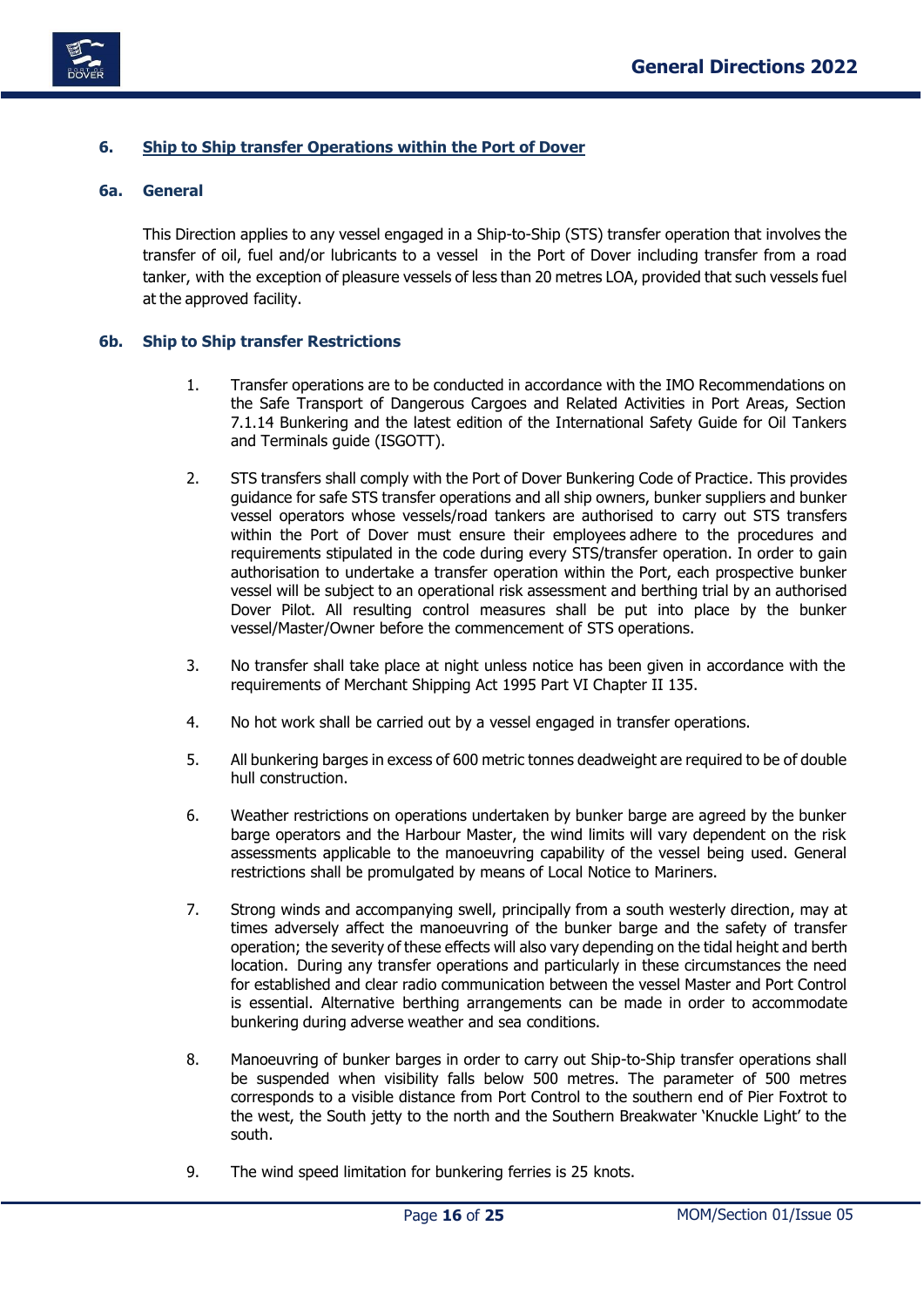

- 10. Simultaneous transfer operations in berths ED7 and ED8 are prohibited.
- 11. All manoeuvres of bunker vessels utilising tugs are required to employ the services of a Dover Pilot.

#### <span id="page-17-0"></span>**6c. STS transfer operations agreement for scheduled ferry services**

Scheduled STS transfer operations for ferries shall be subject to a joint risk assessment and are to have a detailed set of operating procedures, including wind limitations, agreed between the supplier, the barge/tanker operator, the receiver, and the Port of Dover. Approval in writing must be given by the Harbour Master before the commencement of any agreement for scheduled bunker operations by any supplier.

#### <span id="page-17-1"></span>**6d. STS transfer operations for commercial vessels.**

Vessels intending to carry out STS transfer operations with other commercial vessels must provide details, stipulated within the Port of Dover Bunkering Code of Practice, to enable the port to fully appraise and prepare a pilotage passage plan in advance. Berthing of the bunker barge shall not be permitted until the application has been approved by the Harbour Master. On granting approval the Harbour Master shall direct each vessel to an appropriate berth, or receiving vessel, depending on operational exigencies, the prevailing and expected meteorological conditions.

#### <span id="page-17-2"></span>**6e. Vessels engaged in STS transfer operations:**

- 1. Must obtain permission from Dover Port Control on VHF Ch. 74 prior to the commencement of any transfer operation and shall confirm completion of operations when the bunker hose is removed. Port Control shall withhold permission for the receiving vessel to sail until satisfied that the bunker barge is clear.
- 2. Must ensure that English language is used during all aspects of the bunkering operation and appoint an officer to be in charge of the bunkering operation who is fluent in spoken English.
- 3. Must be securely moored at all times. On completion of transfer operations, unless securely moored, shall not remain alongside any vessel or berth whilst a ferry manoeuvres to or from an adjacent berth. Engines must be kept on immediate notice of readiness.

The exception to this General Direction is when a vessel has completed transfer operations in ED7 or ED8. If the adjacent berth is free then it is acceptable for the bunker barge to lay alongside this berth until the vessel has departed and the arriving vessel has berthed.

This exception applies up to the agreed wind speed limitation for the bunker vessel operating in Dover.

- 4. Must, during the hours of darkness, display an all-round red light at or near a mast head.
- 5. If during a transfer operation the wind and swell conditions deteriorate to such an extent as to make the operation untenable then bunkering shall cease and the bunker barge be moved away from the vessel.
- 6. Must be equipped with appropriate oil spill equipment and an oil resistant boom whose specification and method of deployment shall have been approved by the Harbour Master.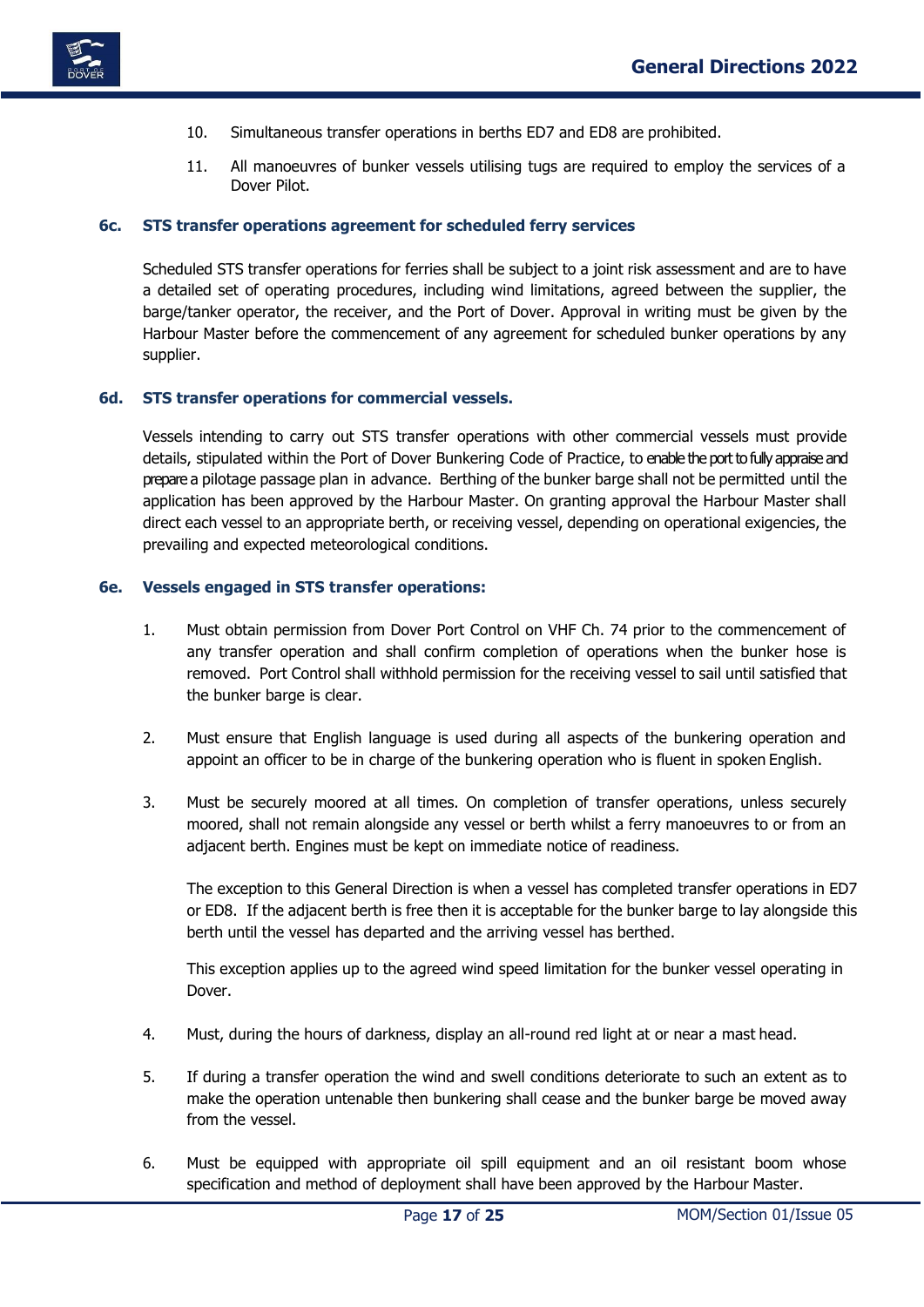

- 7. If more than one transfer operation is running concurrently, and a pollution incident occurs, then all transfer operations will be ceased immediately. Transfer operations can only recommence with approval of the Harbour Master.
- 8. To ensure operations within the Port are completed in a manner that is safe and secure, the use of zoning will be implemented during transfer in order to create a controlled environment. The Port will implement a Security Zone during transfer operations administered through Dover Port Control (VTS). Operators must follow the concept of a layered arrangement in the form;
	- i. Exclusion Zone (50m minimum) subject to the type of product to be transferred the Port will implement a minimum exclusion zone during transfer operations for security purposes.
	- ii. Safety Zone an area that is present during bunkering and within which only essential personnel are allowed and potential ignition sources are controlled in accordance with STS transfer procedures.

# <span id="page-18-1"></span><span id="page-18-0"></span>**7. Manning level within Port Limits**

# **7a. General**

This Direction applies to all ferry and commercial vessels when underway or berthed to ensure that an adequate and appropriate level of manning is maintained at all times whilst in close proximity to other vessels and Port structures.

# <span id="page-18-2"></span>**7b. Manning when underway**

When underway within Port limits the minimum bridge manning shall consist of the Master and one other competent person capable of taking charge of the navigation and manoeuvring of the vessel for the time being.

# <span id="page-18-3"></span>**7c. Manning when alongside or at anchor**

When berthed, or moored, the Master shall ensure that adequate crew is available to man or be present at the vessel sufficient to tend the vessel's moorings and gangway and to deal as far as is reasonably practical with any on-board emergency that might arise. Manning shall be sufficient to comply safely with any instruction by the Harbour Master to move and navigate the vessel from a berth within one hour of such request, excepting a vessel with permission from the Harbour Master to immobilise at a lay by berth.

The CHAs own vessels, dredger (David Church) and tugs (Doughty & Dauntless) are exempt from this requirement.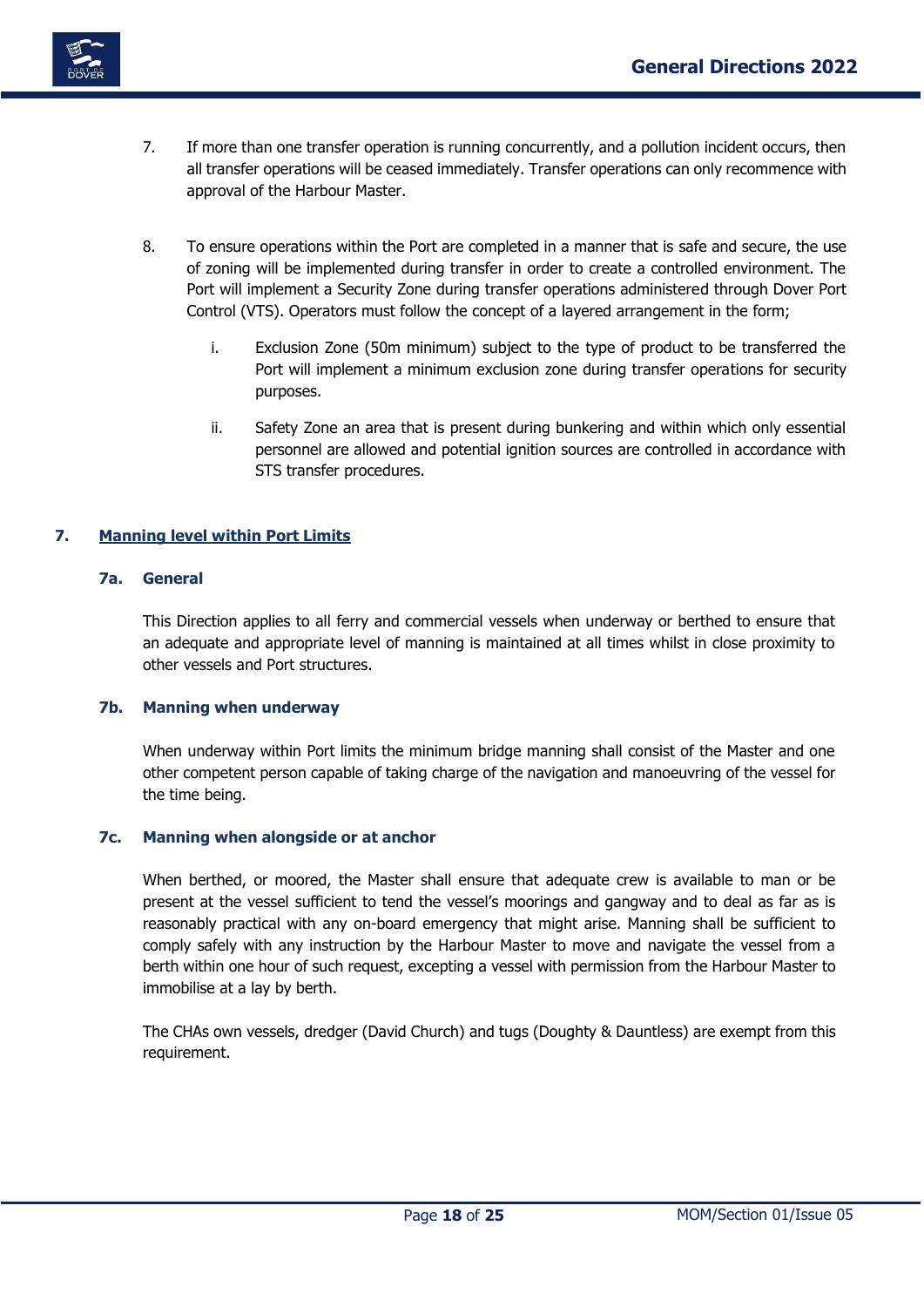

# <span id="page-19-1"></span><span id="page-19-0"></span>**8. Weather & Tidal Restrictions**

# **8a. General Port Closure/Service Suspension**

The Port shall close/suspend services to all shipping movements when the sustained wind speed within the Harbour exceeds 55 knots from the SSW through to WSW (that is violent storm force 11). Prior to such a Port closure/ service suspension all scheduled operators, agents and the Masters of vessels immediately affected shall be consulted and an assessment made in conjunction with them, which shall take full account of the prevailing circumstances.

# <span id="page-19-2"></span>**8b. Eastern Arm and South Jetty Berth wind-speed limits**

- 1. These berths are particularly susceptible to the effects of strong winds from a SSW to WSW direction and the accompanying sea swell. Once the wind speed attains a sustained 45 knots, damage to the fendering, the vessel and quayside is likely to occur. It is recommended that when a force 9, strong gale or more is forecast, these berths should be vacated prior to the onset of winds of this strength.
- 2. Masters are reminded of their responsibility to ensure that sufficient moorings are deployed and properly tended, taking into account the prevailing or anticipated weather and tidal conditions when alongside any berth.
- <span id="page-19-3"></span>3. Any vessel whose hull and superstructure remains exposed to strong winds when moored on the Eastern Arm, the following wind restrictions shall apply: -

# **i. Gale Conditions > Force 8:**

Any high-sided vessel berthed on the Eastern Arm shall not be permitted to remain berthed alongside when sustained winds greater than Force 8 from a direction between N to SE are likely to be experienced.

### <span id="page-19-4"></span>**ii. Strong Winds ≥ Force 6:**

When the forecast or actual wind is Force 6 or more from a direction between N to SE, any high-sided vessel berthed on the Eastern Arm is to ensure that sufficient extra moorings are deployed and engines available at short notice. In addition, a vessel engaged in discharging/loading operations shall ensure that engines, if not already in use, are maintained on immediate readiness.

# <span id="page-19-5"></span>**8c. Western Docks berths**

- 1. When winds are forecast to exceed 40 knots high-sided vessels that would be significantly exposed to such winds shall not be permitted to berth alongside in the Western Docks.
- 2. When the forecast or actual wind is Force 6 or more from a direction between ESE to W, any high-sided vessel berthed in the Western Docks is to ensure that sufficient extra moorings or anchors are deployed and engines available at short notice. In addition, a vessel engaged in discharging/loading operations shall ensure that engines, if not already in use, are maintained on immediate readiness. Cruise vessels >200m LOA on CT1 are required to use their engines and thrusters, or employ the services of a port tug, to minimise the load on the mooring bollards.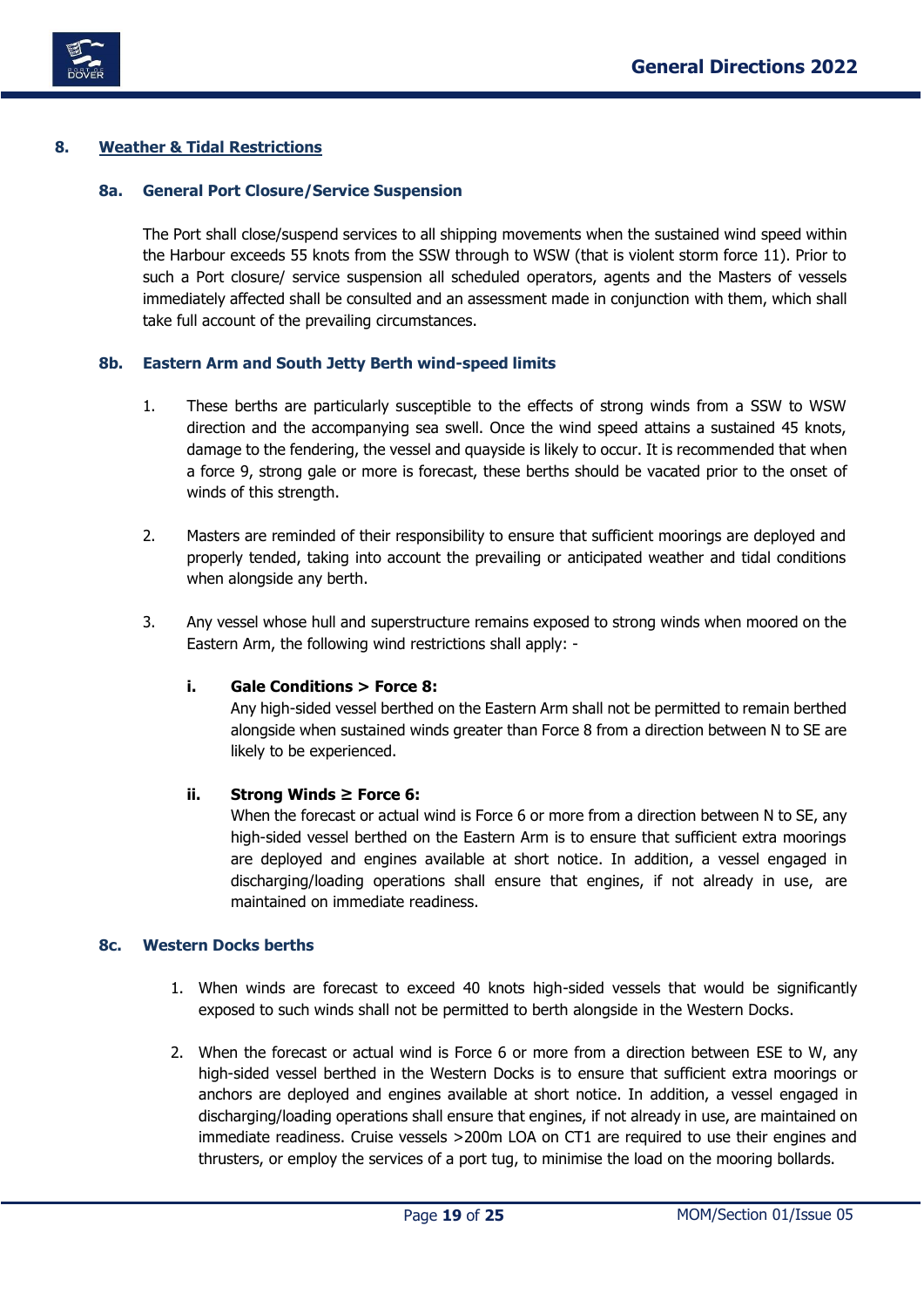

# <span id="page-20-0"></span>**8d. Use of adjacent Eastern Dock ferry berths ED7 & ED8**

When ED7 & ED8 berths are exposed to sustained winds of more than 35 knots blowing across the berths, there is a risk of contact damage between vessels during berthing. In these conditions, no vessel shall be permitted to berth in ED8 when there is a risk of setting onto a vessel already berthed in ED7, or into ED7 if there is a risk of setting onto a vessel berthed in ED8. This restriction does not apply to vessels already berthed prior to the onset of sustained winds of more than 35 knots, or to any vessel wishing to depart.

1. ED8 stern moorings: All vessels must use two breast lines aft when secured in this berth in off berth winds. If one of these lines is in self-tension mode, then the second line must not be used in selftension but must be made fast and tended as required. During periods of on berth winds the requirement for breast lines to be deployed is removed, however 3 stern lines must be deployed instead.

### <span id="page-20-1"></span>**8e. Commercial vessel manoeuvring limiting wind speed**

When the wind speed within the Harbour or at the relevant berth exceeds 40 knots, the movement of a vessel should not be undertaken. It is very likely that the limiting wind speed of handling cruise ships will be lower than this and a dynamic risk assessment with the Master must be undertaken before such manoeuvres.

### <span id="page-20-2"></span>**8f. Swell height**

- 1. The Port tugs can operate in almost any wind strength, however eventually the swell conditions will cause the parting of a tug's towline or prevent effective assistance alongside any vessel, particularly those fitted with side belting. It is recommended that the tugs should not continue operations once the swell height inside the Harbour reaches 1.5 metres.
- 2. The Admiralty Pier berths can be subject to significant swell and wave conditions during periods of strong easterly winds which can make them untenable for small vessels; particular caution is necessary when grain ships are due to be worked in such conditions. When there is any likelihood that the vessel may have to vacate the berth, cargo operations shall not be commenced until the swell has abated for sufficient time to complete the loading.

### <span id="page-20-3"></span>**8g. Restricted visibility**

1. When visibility reduces to less than 500 metres, movements within the Harbour shall not be undertaken unless the vessel is equipped with suitable radars capable of assisting with the manoeuvre and has sufficient trained Officers to operate such equipment.

On vessels requiring pilotage, the Pilot must ensure that the vessel's handling capabilities, the competence of the bridge team and the condition and reliability of the machinery and navigational equipment are satisfactory, so far as can reasonably be determined. This shall be reported to Port Control, before commencing any manoeuvres within the CHA area.

2. When visibility is less than 500 metres, multiple movements shall not take place whilst other vessels are within the approach channels or manoeuvring areas off the berths of the same area of the Port. For the purposes of this General Direction the Eastern Area is that area lying east of a line running north/south through the East Buoy, the Western Area is that area lying west of such a line.

The appropriate sound signals should be made by vessels when underway and caution exercised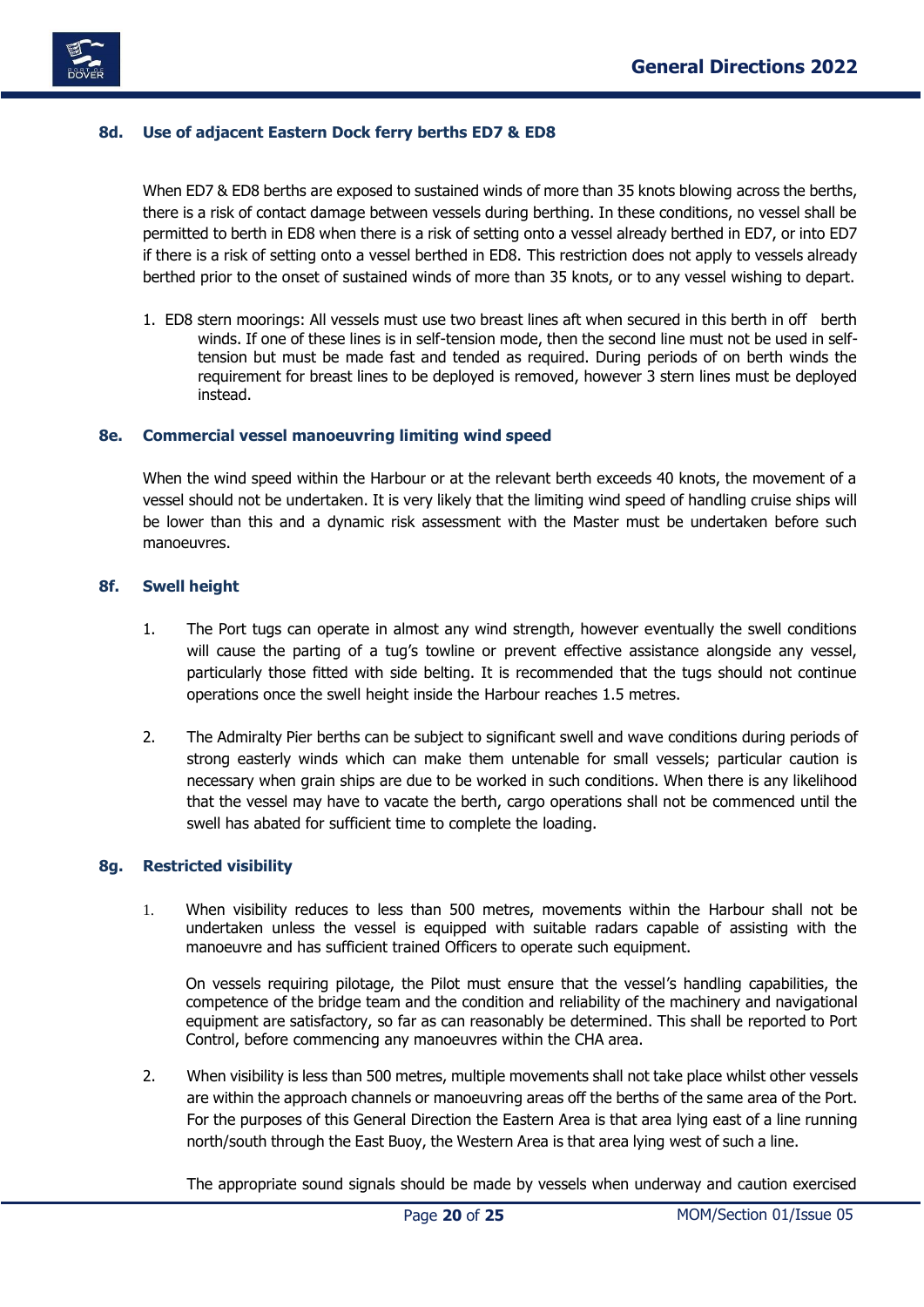

with regard to smaller craft whose presence may not always be detectable by radar.

When visibility is severely restricted and falls below 250 metres, towage operations within the Port shall only be undertaken if the Pilot/PEC holder is reasonably certain that he/she will be able to physically see any tugs that are made fast, for the duration of the pilotage act/manoeuvre, unexpected visibility fluctuations excepted.

The Pilot/PEC holder must undertake a dynamic risk assessment of all other conditions and relevant factors that may affect the planned pilotage act (as per section 1 above) and report the satisfactory outcome or otherwise to Port Control, before commencing any manoeuvres within the CHA area.

3. As examples, the parameter of 500 metres corresponds to a visible distance from Port Control to the southern end of Pier Foxtrot to the west, the South Jetty to the north and the southern Breakwater 'Knuckle' to the south. It also represents the distances from the Prince of Wales Pier to the ends of the Admiralty Pier and Southern Breakwater in the cruise ship turning area.

The parameter of 250 metres corresponds to a visible distance from Port Control to the Southern Breakwater or the visible distance from Pier A to the Eastern Arm.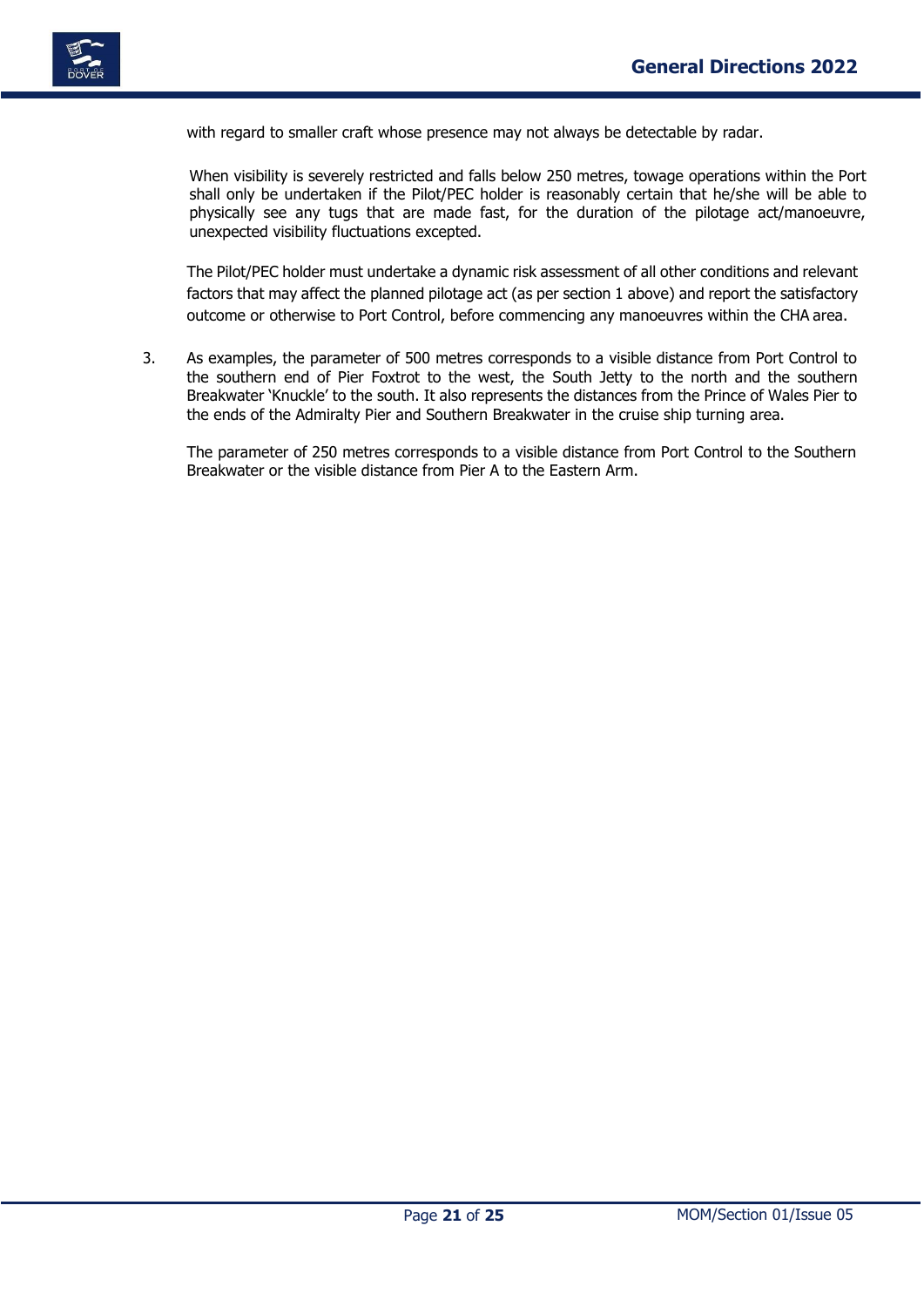

# <span id="page-22-1"></span><span id="page-22-0"></span>**9. Cruise Ship Control Measures**

# **9a. General**

This Direction applies to all cruise ships or vessels calling at the Port of Dover.

# <span id="page-22-2"></span>**9b. Cruise ship arrival restrictions**

Due to adverse tidal stream conditions, pilotage into the port from the pilot boarding area is restricted during specific times, according to the ship LOA:

- 1. Vessels of less than 125 metres have no advance restrictions.
- 2. Vessels over 125 metres and less than 250 metres have an entry restriction between HW -3½ hours & HW -½ hours
- 3. Vessels over 250 metres have an entry restriction between HW -3½ hours & HW +1 hour.

# <span id="page-22-3"></span>**9c. Cruise ship manoeuvres for the Admiralty Pier**

Vessels over 125 metres LOA are restricted in manoeuvring for the Admiralty Pier between 2 hours 40 minutes & 1 hour 10 minutes before HW. In circumstances where it is considered necessary to berth or sail a vessel during this period and when the Master and Pilot have fully assessed the situation and are in agreement with the intended procedure, then such manoeuvre may only be undertaken provided a tug (or tugs) are made fast (or standing by) as deemed operationally appropriate.

### <span id="page-22-4"></span>**9d. Cruise ship arrivals and departures from Cruise Terminal 1**

- 1. An arriving or departing vessel exceeding 160 metres LOA should not pass another vessel berthed on Cruise Terminal 2 in wind strengths of Force 7 or more unless she can hold herself in position clear of Cruise Terminal 1 berth unaided.
- 2. Vessels exceeding 250 metres LOA should not normally be permitted to berth on Cruise Terminal 1. However in specific circumstances, having taken into consideration all factors such as shape of vessels superstructure and hull, mooring arrangements, anticipated weather conditions, and with prior agreement with the ships Master, vessels with a greater length may be berthed for short periods.

# <span id="page-22-5"></span>**9e. Admiralty Pier extension berth (Cruise Terminal 3)**

Vessels exceeding 180 metres LOA should not be permitted to berth on Cruise Terminal 3. However in specific circumstances, having taken into consideration all factors such as manoeuvring aids, anticipated weather conditions and agreement with the Master, vessels with a greater length may be berthed for short periods.

# <span id="page-22-6"></span>**9f. Large cruise ships**

1. Vessels of up to 320 metres LOA can be safely manoeuvred to suitable berths in the Port provided they have adequate handling capabilities, are not substandard or in any way hampered, and with adequate under keel clearance.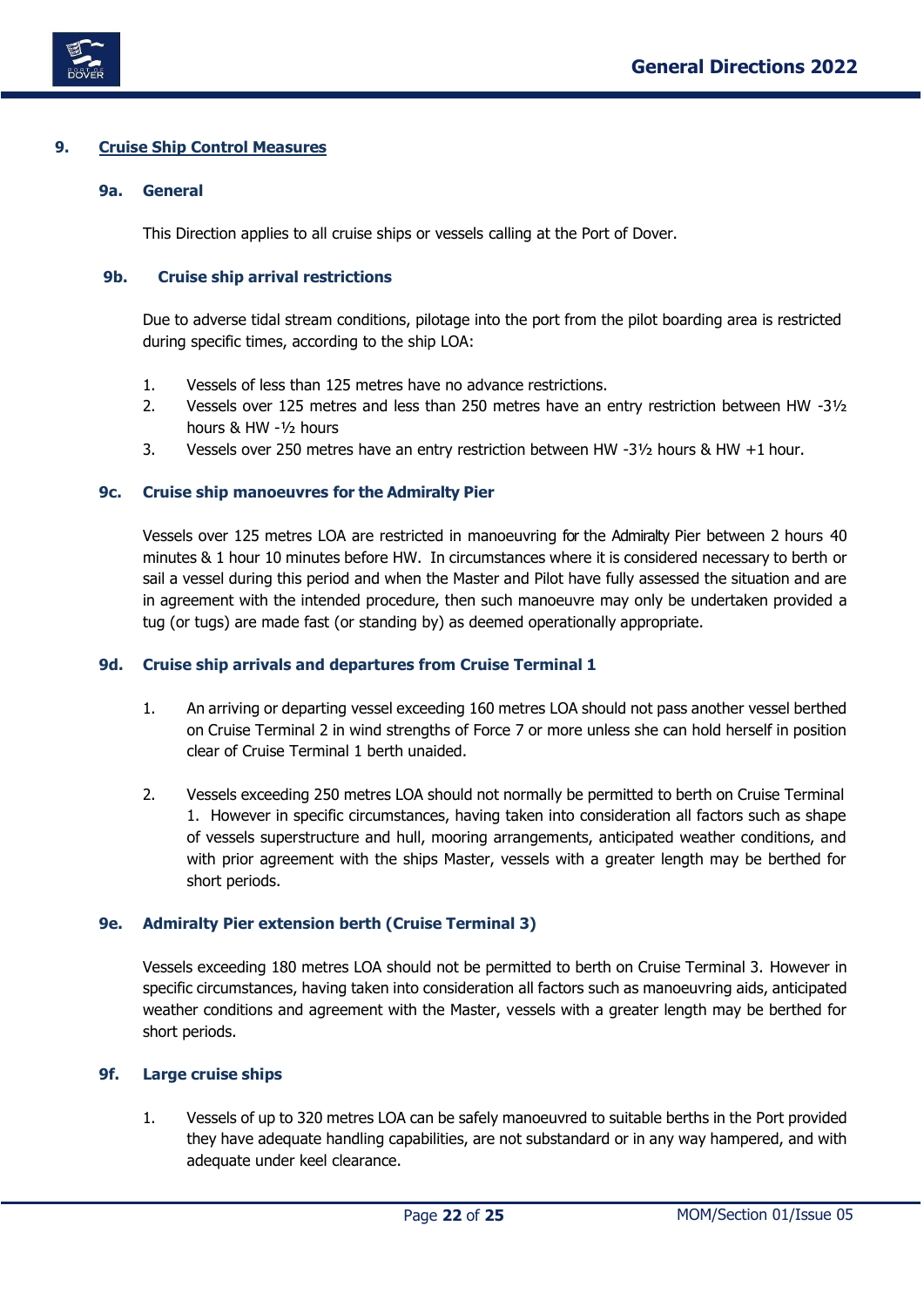

2. Vessels exceeding 300 metres LOA are subject to specific individual risk assessments which may result in additional control measures including simulation trials to ensure safe handling.

# <span id="page-23-0"></span>**9g. Under Keel Clearance**

In the approaches and manoeuvring areas, a minimum under keel clearance of 1.0 metre is recommended. At the berths, provided an assessment of likely tidal conditions has been made, this clearance may be reduced.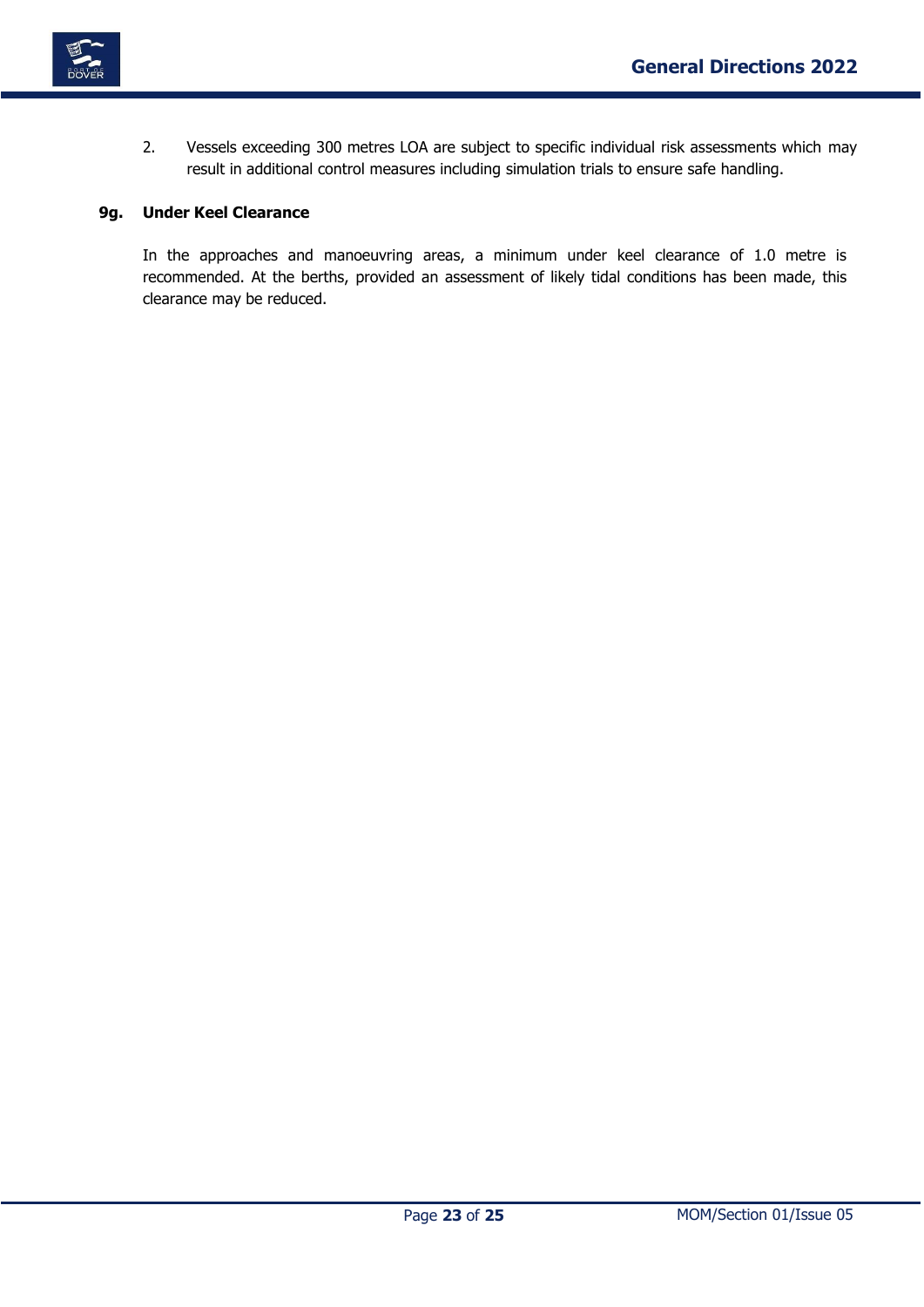

# <span id="page-24-1"></span><span id="page-24-0"></span>**10. Duty to Report Damages/Incidents/Defects**

# **10a. General**

The Master of every vessel which is berthed, anchored, moored or underway within Dover Port limits shall ensure that Port Control is kept fully informed of any matter or incident which he considers to be relevant to safety, security, environmental protection, proper traffic organisation or the efficient organisation of the Port. This includes reporting sightings of any floating debris which may present a hazard to navigation or a danger to small craft.

# <span id="page-24-2"></span>**10b. Ability to manoeuvre & notification of defects**

- 1. The Master of every vessel which falls under the definition of a "hampered vessel", so that its ability to manoeuvre is impaired but is otherwise seaworthy in all respects, shall, before entering Dover Port limits or getting underway within the Port, inform Port Control of the vessel's condition. Such a vessel shall not enter or manoeuvre without the consent of the Harbour Master and must if tugs are required to assist entry or manoeuvring, employ the services of an authorised Class 1 Pilot; if any doubt exists about the vessel's specific status, the PEC holder must contact the Harbour Master to determine the need for a Pilot. The vessel is further subject to any movement restrictions which the Harbour Master may impose. If the vessel suffers any subsequent deterioration in its condition while navigating within Port Limits, the Master shall report the circumstances immediately to Port Control.
- 2. The Master of every vessel, including scheduled ferries, shall report any defect which affects, or has the potential to affect, her normal ability to manoeuvre in the prevailing conditions. The selection of operating propulsion for fuel economy is exempted from reporting, provided that such machinery is available for immediate use.

### <span id="page-24-3"></span>**10c. Notification of incident**

- 1. The Master of every vessel:
	- which has been involved in a collision or allision with any vessel, navigational mark, tide buoy, shore facility or property or:
	- . which by reason of fire, defect or otherwise is in such a condition as to affect its safe navigation or to give rise to danger or damage to other vessels or property or:
	- where the vessel has been involved in any incident or occurrence which causes or threatens contamination or pollution of the environment by any means or:
	- which has been involved in a grounding in any part of Dover Port Limits;

shall, as soon as reasonably practicable, report the occurrence to Port Control and as soon as reasonably practicable thereafter provide the Harbour Master with full details in writing. If, at the time of the incident, the vessel has been under the command of a PEC holder, or a PEC holder had the conduct of the vessel at the time of the incident, then a Pilotage Incident Report Form (MF11) must be completed, in English and sent to the Harbour Master within 24 hours. If an incident report is not received, either verbal or written, the PEC in use at the time of the incident may be subject to enforcement action under the Port of Dover Pilotage Enforcement Policy.